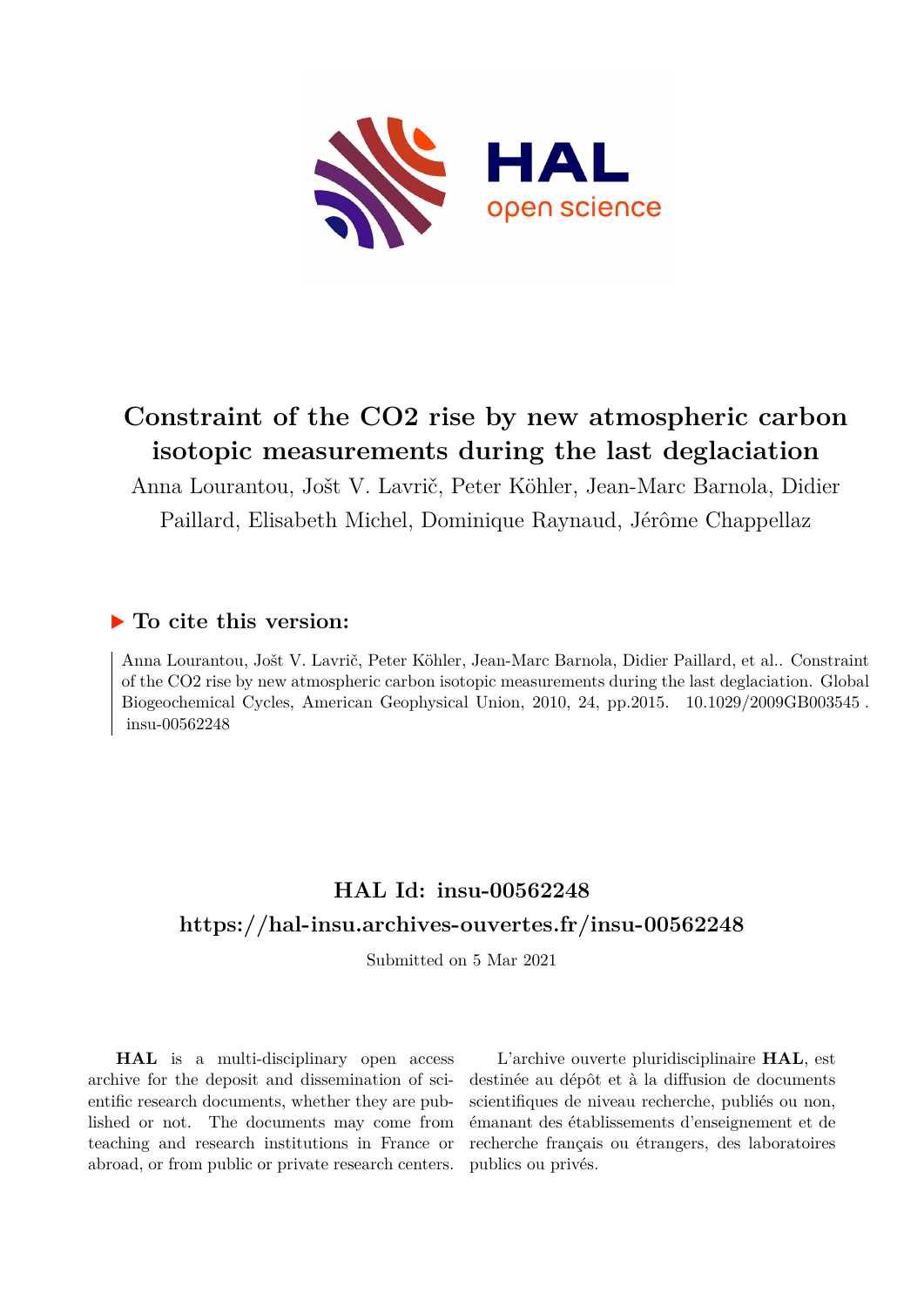

### Constraint of the  $CO<sub>2</sub>$  rise by new atmospheric carbon isotopic measurements during the last deglaciation

Anna Lourantou,<sup>1</sup> Jošt V. Lavrič,<sup>1,2</sup> Peter Köhler,<sup>3</sup> Jean-Marc Barnola,<sup>1,4</sup> Didier Paillard,<sup>2</sup> Elisabeth Michel,<sup>2</sup> Dominique Raynaud,<sup>1</sup> and Jérôme Chappellaz<sup>1</sup>

Received 17 April 2009; revised 10 December 2009; accepted 29 January 2010; published 17 June 2010.

[1] The causes of the ∼80 ppmv increase of atmospheric carbon dioxide (CO2) during the last glacial‐interglacial climatic transition remain debated. We analyzed the parallel evolution of CO<sub>2</sub> and its stable carbon isotopic ratio ( $\delta^{13}$ CO<sub>2</sub>) in the European Project for Ice Coring in Antarctica (EPICA) Dome C ice core to bring additional constraints. Agreeing well but largely improving the Taylor Dome ice core record of lower resolution, our  $\delta^{13}CO_2$  record is characterized by a W shape, with two negative  $\delta^{13}CO_2$  excursions of 0.5‰ during Heinrich 1 and Younger Dryas events, bracketing a positive  $\delta^{13}CO_2$ peak during the Bølling/Allerød warm period. The comparison with marine records and the outputs of two C cycle box models suggest that changes in Southern Ocean ventilation drove most of the  $CO<sub>2</sub>$  increase, with additional contributions from marine productivity changes on the initial  $CO_2$  rise and  $\delta^{13}CO_2$  decline and from rapid vegetation buildup during the  $CO<sub>2</sub>$  plateau of the Bølling/Allerød.

Citation: Lourantou, A., J. V. Lavrič, P. Köhler, J.‐M. Barnola, D. Paillard, E. Michel, D. Raynaud, and J. Chappellaz (2010), Constraint of the CO<sub>2</sub> rise by new atmospheric carbon isotopic measurements during the last deglaciation, *Global Biogeochem*. Cycles, 24, GB2015, doi:10.1029/2009GB003545.

#### 1. Introduction

[2] Atmospheric  $CO<sub>2</sub>$  is the most important anthropogenic greenhouse gas and arguably the largest contributor to the current global warming [Intergovernmental Panel on Climate Change, 2007]. The monitoring of its stable carbon isotopic ratio  $(\delta^{13}CO_2)$  evolution is useful for the identification of biogeochemical processes driving the observed variations in CO2. Former studies [Friedli et al., 1986; Francey et al., 1999] provided decisive evidence for the manmade origin of the CO<sub>2</sub> rise during the last 200 years, based on a ∼1.5‰ decline of  $\delta^{13}CO_2$  to its modern value of −7.8‰. This decrease is caused by the  $^{13}$ C-depleted signature of the two major anthropogenic  $CO<sub>2</sub>$  sources, fossil fuel burning and carbon release from deforestation, having  $\delta^{13}CO_2$  values of ∼−30‰ and −25‰, respectively.

[3] In contrast, natural changes in  $CO<sub>2</sub>$ , such as the 80 ppmv rise over Termination I (hereafter TI), i.e., the transition from the Last Glacial Maximum (LGM) ∼20 kyr B.P. to the Early Holocene (EH, ∼10 kyr B.P.), are still not well understood. Modeling studies attribute it to various oceanic

<sup>4</sup>Deceased 2009.

Copyright 2010 by the American Geophysical Union. 0886‐6236/10/2009GB003545

processes, but without consensus on their relative importance [Broecker and Peng, 1986; Watson and Naveira Garabato, 2006]. Two major mechanisms in the ocean are usually invoked to explain the  $CO<sub>2</sub>$  glacial-interglacial (G-IG) changes: (1) a physical one, mainly related to Southern Ocean ventilation changes eventually releasing during Terminations old carbon stored in the deep ocean during the preceding glaciation [Toggweiler, 1999] and (2) a biological one, involving the efficiency of nutrient utilization by phytoplankton in the austral ocean, with decreased efficiency (and thus lower  $CO<sub>2</sub>$  uptake) when atmospheric dust fertilization gets reduced [Archer et al., 2000; Sigman and Boyle, 2000]. For more than 3 decades, scientists tried to disentangle the relative role of these or alternative processes, such as changes in oceanic pH and carbonate compensation [Archer et al., 2000], in the evolution of atmospheric  $CO<sub>2</sub>$ . Currently, few models can reproduce the observed amplitude in G-IG  $CO<sub>2</sub>$  rise; they succeed only if all processes relevant on these timescales are considered [Köhler et al., 2005a; Brovkin et al., 2007].

[4] To validate their hypothesis or to propose alternative ones, more observational constraints are needed. Paleoatmospheric  $\delta^{13}CO_2$  makes one of them and is central to our study. So far, a unique record of atmospheric  $\delta^{13}CO_2$  through TI (including ∼15 measurements) has been obtained from the Taylor Dome (TD) ice core [Smith et al., 1999; SM1999 hereafter], filling the time jigsaw between LGM and EH first produced from the Byrd core [Leuenberger et al., 1992]. Although of coarse resolution, the TD  $\delta^{13}CO_2$  record has already been used to evaluate the output of several carbon (C)

<sup>&</sup>lt;sup>1</sup>Laboratoire de Glaciologie et Géophysique de l'Environnement, Université Joseph Fourier–Grenoble, CNRS, St Martin d'Hères, France. <sup>2</sup>

Laboratoire des Sciences du Climat et de l'Environnement, IPSL, Université Versailles‐St Quentin, CNRS, Gif‐sur‐Yvette, France. <sup>3</sup>

<sup>&</sup>lt;sup>3</sup>Alfred Wegener Institute for Polar and Marine Research, Bremerhaven, Germany. <sup>4</sup>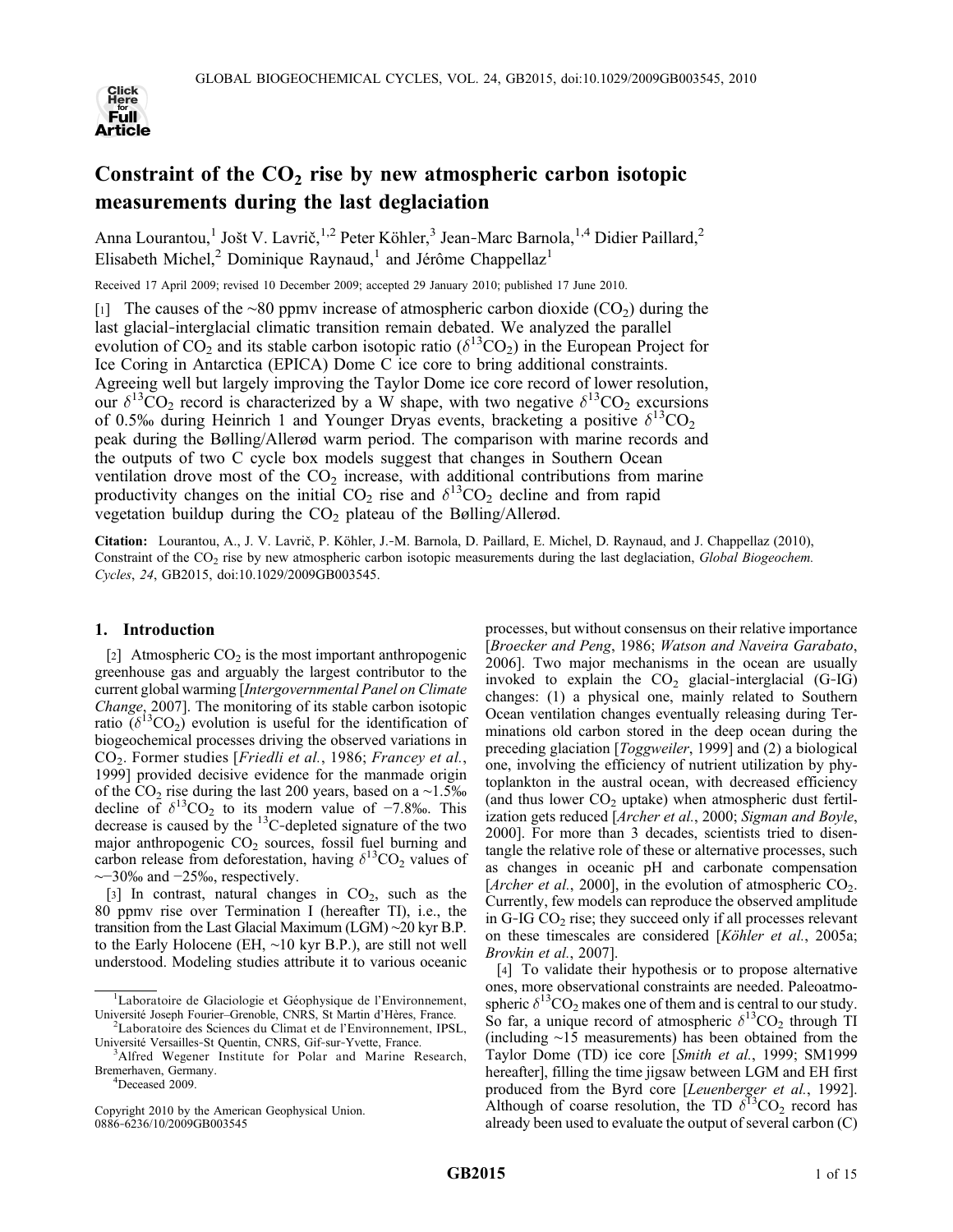cycle models [Schulz et al., 2001; Brovkin et al., 2002; Köhler et al., 2005a; Obata, 2007]. For instance [Obata, 2007], using a coupled climate‐C cycle model, simulates a decrease in net primary productivity and soil respiration during the Younger Dryas, in agreement with a combined increase of atmospheric  $CO<sub>2</sub>$  and minimum of  $\delta^{13}CO<sub>2</sub>$  observed in the TD ice core at that time. [Brovkin et al., 2002] emphasize the role of the G‐IG reduced biological pump to explain the simultaneous  $CO<sub>2</sub>$  increase and  $\delta^{13}CO<sub>2</sub>$  decrease suggested by the TD data during the early part of the Termination.

[5] In this study we (1) present a new highly resolved record of  $CO_2$  and  $\delta^{13}CO_2$  across TI from the European Project for Ice Coring in Antarctica (EPICA) Dome C (EDC) ice core, (2) compare it to existing ice core data  $(CO<sub>2</sub>)$ from EDC [Monnin et al., 2001] and  $\delta^{13}CO_2$  from TD (SM1999)), (3) propose a qualitative scenario on the causes of the deglacial  $CO<sub>2</sub>$  rise, based on a comparison with other proxies, and (4) test this scenario with two C cycle box models [Köhler et al., 2005a; Paillard et al., 1993].

#### 2. Method

[6] A detailed description of the experimental method is provided by Lourantou [2009]. In short, 40–50 g of ice are cut in a cold room, removing about 3 mm of the original sample surface in order to avoid artifacts due to gas diffusion at the atmosphere/ice interface [*Bereiter et al.*, 2009]. The sample is then sealed in a stainless steel ball mill, evacuated and crushed to fine powder. The gas liberated from the bubbles is expanded over a −80°C ethanol/liquid nitrogen (LN) water trap onto an evacuated  $10 \text{ cm}^3$  sample loop. From there it is flushed by an ultra pure helium stream through a partially heated glass trap where the  $CO<sub>2</sub>$  is frozen out at LN temperature (−196 $^{\circ}$ C). The trapped CO<sub>2</sub> is then transferred into another ultra pure helium stream of lower flow rate, to be cryofocused on a small volume uncoated glass capillary tubing at LN temperature. The subsequent warming of the capillary allows the gas transfer with ultrapure helium into a gas chromatograph to separate the  $CO<sub>2</sub>$ from residual impurities (e.g.,  $N_2O$  having the same mass over charge ratio as  $CO<sub>2</sub>$ , [Ferretti et al., 2000]), its subsequent passage through an open split system to be finally directed to the isotope ratio mass spectrometer (IRMS, Finnigan MAT 252).

#### 2.1. Signal Determination and Correction

#### 2.1.1. Standard Gases

[7] The  $CO<sub>2</sub>$  mixing ratio in the ice samples is deduced from a linear regression between the varying pressure of several external standard gas injections and the corresponding  $CO<sub>2</sub>$  peak amplitude measured by the IRMS. The external standard gas has been prepared at CSIRO (Australia) and contains  $CO_2 = 260.3 \pm 0.2$  ppmv in dry air, with a  $\delta^{13}CO_2 =$ −6.40 ± 0.03‰ versus the international standard Vienna Pee‐ Dee Belemnite, VPDB ( $\delta^{13}CO_2$  is reported in standard  $\delta$ notation as the per mil (‰) difference between the stable carbon isotope composition of the sample and VPDB;  $\delta^{13}C =$  $[(1^3C)^{12}C)_{sample}/(1^3C)^{12}C)_{VPDB}$ ] – 1). It is preconcentrated and transferred throughout the system similarly as ice core gas samples. Each sample or external standard introduction in the

IRMS is bracketed with injections of a pure  $CO<sub>2</sub>$  standard reference gas (internal standard, ATMO MESSER,  $\delta^{13}C =$  $-6.5 \pm 0.1\%$  versus VPDB) through another open split, to calibrate the IRMS and to correct for instrumental drift at the scale of a few minutes. Each spectrogram contains the sample/external standard peak, juxtaposed with peaks eluted from the internal standard gas. The mass over charge (m/z) 44 peak height of the internal standard injected with each gas sample is fitted as closely as possible to the expected  $CO<sub>2</sub>$  peak height from the ice core gas sample or CSIRO standard, in order to avoid linearity corrections due to the IRMS response. The amount of the external standard gas processed before each ice core gas sample expansion is also adjusted to the expected gas sample peak height for the same reason.

[8] During the experimental protocol, the CSIRO external standard gas is processed seven times before, during and after the ice core gas sample measurement. The latter is usually processed several times, with three consecutive expansions of the same sample gas stored in the extraction container. Thus each data point corresponds to the average value of three replicate measurements of the same extracted gas. The pooled standard deviation on these replicates is 0.98 ppmv for  $CO_2$  and 0.098% for  $\delta^{13}CO_2$ , while the pooled standard deviation on the routine daily processing of the CSIRO external standard gas is  $0.90$  ppmv for  $CO<sub>2</sub>$  and 0.15‰ for  $\delta^{13}CO_2$ . The last number does not directly translate to ice core measurements, as it integrates the large daily range of standard gas amount processed through the system and thus the nonlinearity of the IRMS response, whereas each ice core gas sample is measured for  ${}^{13}CO_2$ against a single standard gas peak having a comparable  $CO<sub>2</sub>$ amplitude.

[9] On a daily basis, a correction is applied on the carbon isotopic ratios obtained on ice samples, based on the deviation observed between the external air standard measurements and the attributed CSIRO value. The correction relies on the seven external air standard injections processed before the ice sample, in between the three expansions of the ice sample, and after the ice sample. On average, a systematic deviation of −0.30‰ from the attributed CSIRO value was observed over the whole EDC measurement period, without any systematic trend from day to day [Lourantou, 2009].

#### 2.1.2. Blank Tests

[10] Three different "blank tests" were conducted throughout the sampling period, with the following differences compared with the procedure described above:

[11] 1. No gas introduced in the sample loop. Results show a very low blank (residual traces of  $CO<sub>2</sub>$  in the transfer lines and carrier gas): we obtain on average ( $n = 35$ ) a  $CO<sub>2</sub>$ amplitude equivalent to 0.33–1.7% of the external standard gas peak heights.

[12] 2. A known quantity of external standard gas is introduced in an empty ice mill and then processed to evaluate possible fractionations when expanding a known gas from the cold mill to the sample loop.

[13] 3. A known quantity of external standard gas is introduced in the ice mill together with artificial bubble‐free ice and then processed after crushing, to reproduce conditions similar to those of a real ice core sample.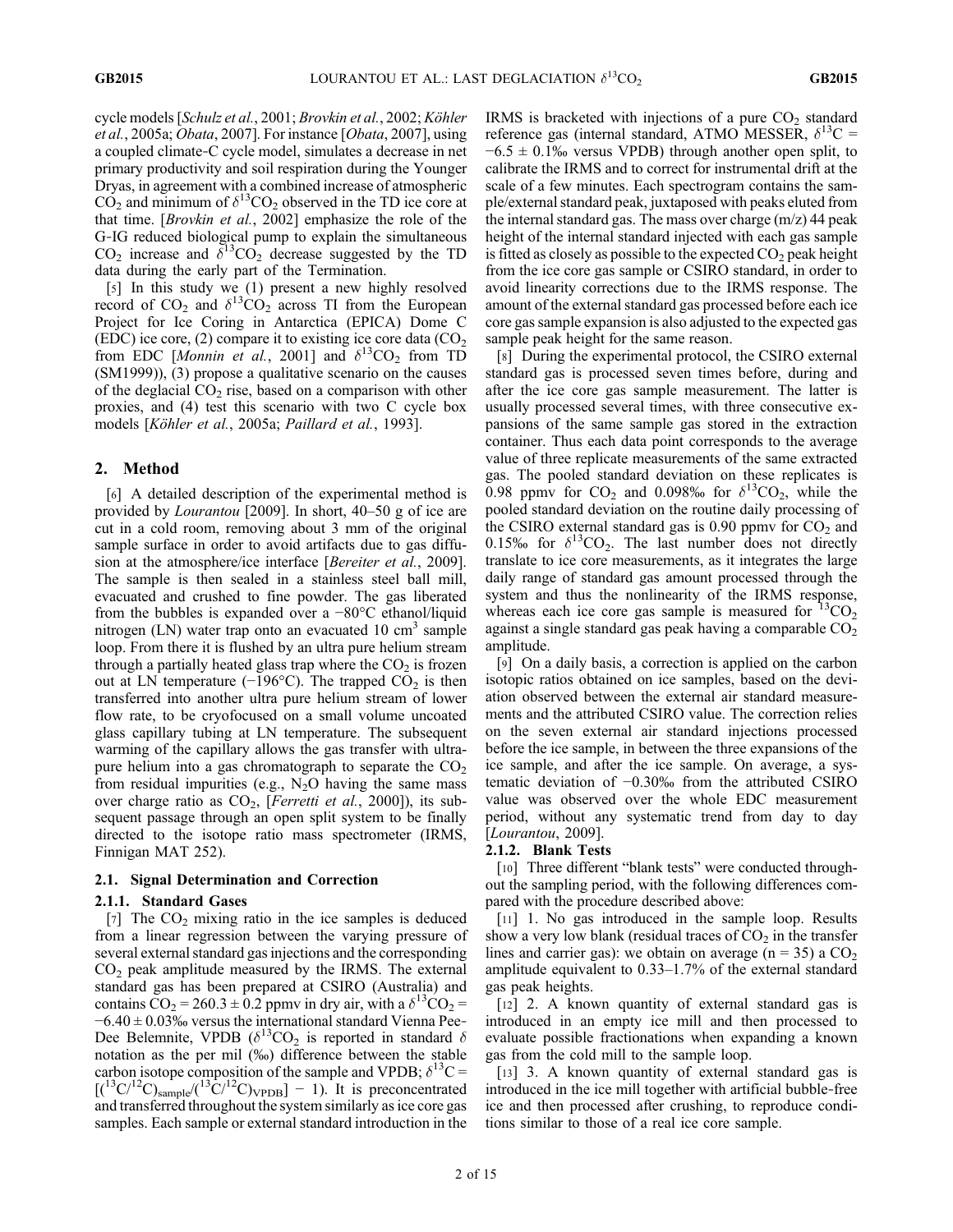Table 1. Blank Test Results of the Experimental Setup on Standard Gas With Their  $1\sigma$  Standard Deviation and the Number of Tests

| Test | $CO2$ (ppmv)                       | $\delta^{13}CO$ <sub>2</sub> (%) | Test Number $(n)$ |  |
|------|------------------------------------|----------------------------------|-------------------|--|
| Ш    | $261.1 \pm 1.2$<br>$261.4 \pm 1.8$ | $-6.4 \pm 0.1$<br>$-6.7 \pm 0.1$ | 14                |  |

[14] Results of the last two blank tests are shown in Table 1.  $CO<sub>2</sub>$  results of the two blank tests are identical to the external standard gas value within the analytical uncertainty (Table 1). The same applies for  $\delta^{13}CO_2$  in test (II). On the other hand, test (III) with bubble-free ice give an average  $\delta^{13}CO_2$ depleted by ∼0.3‰ compared to the CSIRO value. This may arise from a small fractionation taking place when a gas sample including a small amount of water vapor (vapor pressure at −60°C, i.e., the temperature in the container) is transferred into the vacuum line. We decided not to apply such correction to our measurements, due to insufficient statistics. The absolute values presented here should thus be considered with caution, until we obtain good statistics on applying our system for instance on numerous samples of preindustrial and industrial ice. The  $\delta^{13}CO_2$  signal for the past 1000 years is well established [Francey et al., 1999]; numerical deviations obtained with our system would confirm or infirm the need for such blank correction. If any, such small possible bias does not affect the relative  $\delta^{13}CO_2$ changes observed throughout Termination I. Our results can thus safely be compared one to the other and discussed within the experimental uncertainty range, being on average of 0.1‰.

#### 2.2. Corrections Due to Diffusion Processes in the Firn Column

[15] Gas molecules in interstitial firn air mostly fractionate by molecular diffusion, in addition to gravitational settling. The latter provokes a preferential accumulation of heavier molecules (for the case of gases) or isotopologues (for the case of isotopes) at the bottom of the firn column compared with the atmosphere [Craig et al., 1988; Schwander et al., 1993]. The fractionation is proportional to the mass difference between the involved gases; the one between  ${}^{13}CO_2$ and <sup>12</sup>CO<sub>22</sub> is identical to <sup>15</sup>N versus <sup>14</sup>N of N<sub>2</sub>. Therefore we use  $\delta^{15}N$  of N<sub>2</sub> data from the EDC core, or modeled  $\delta^{15}$ N of N<sub>2</sub> from an empirical relationship with  $\delta$ D in the ice (both provided by *Dreyfus et al.* [2010]) to correct  $\delta^{13}CO_2$ for gravitational fractionation. The  $CO<sub>2</sub>$  mixing ratio was also corrected for gravitational fractionation, following [Etheridge et al., 1996].

[16] Using measured or modeled  $\delta^{15}N$  of N<sub>2</sub> changes the correction by a maximum of 0.03–0.04‰. We finally used the modeled  $\delta^{15}N$  of N<sub>2</sub>, due to the limited depth coverage of the measured  $\delta^{15}N$  of  $N_2$  data. For CO<sub>2</sub>, the gravitational correction varies from −1.16 to −2.20 ppmv, while for  $\delta^{13}CO_2$ , it amounts between −0.41‰ (glacial ice) and −0.55‰ (Holocene ice). Note that such correction was not applied to the previous EDC  $CO<sub>2</sub>$  record [Monnin et al., 2001].

[17] The difference of diffusion coefficient in air between  ${}^{12}CO_2$  and  ${}^{13}CO_2$  generates changes in the  $\delta {}^{13}CO_2$  signal in firn air and trapped bubbles due to molecular diffusion, whenever  $CO<sub>2</sub>$  varies in the atmosphere, even when atmospheric  $\delta^{13}CO_2$  remains unchanged. The magnitude of this effect can be calculated with firn air diffusion models [Trudinger et al., 1997]. Under present-day conditions when  $CO<sub>2</sub>$  increases by about 2 ppmv/yr, the diffusion correction on firn air and trapped bubbles composition amounts to about 0.10‰ on a 70 m thick firn column [Trudinger et al., 1997]. Since the correction is at first order proportional to the  $CO<sub>2</sub>$  rate of change, and as the largest observed  $CO<sub>2</sub>$  rate of change during TI is about 20 times smaller than the present‐day increasing rate [Joos and Spahni, 2008], the molecular diffusion correction would amount to less than 0.01‰ on the EDC  $\delta^{13}CO_2$  profile, and is thus neglected here.

[18] A final possible correction on gas mixture measured in air bubbles is related to thermal fractionation [Severinghaus et al., 2001; Grachev and Severinghaus, 2003]. As surface temperature changes at EDC were too slow to generate large thermal gradients and gas fractionation, and as no thermal anomaly was detected in the measured  $\delta^{15}N$  of N<sub>2</sub> at EDC, no thermal correction was applied to the measured  $\delta^{13}CO_2$ .

#### 2.3. Reliability of the Record

[19] Greenland ice has been found to include in situ produced  $CO<sub>2</sub>$ , involving either carbonate/acid reaction or oxidation of organic compounds [Anklin et al., 1995; Tschumi and Stauffer, 2000; Ahn et al., 2004]. No such artifact has been observed so far in Antarctic ice, probably due to the much lower impurity content compared with Greenland ice.

[20] All samples measured here originate from the EDC ice core drilled at Concordia Station in Antarctica (75°06′S, 123°21′E; 3233m. above sea level) during the field season 1997–98. Experimental or chemical artifacts affecting  $CO<sub>2</sub>$ and/or  $\delta^{13}CO_2$  can be detected when the scatter of duplicates exceeds  $3\sigma$  of the external precision of the analytical technique. None of the investigated depth levels show such anomaly, thus indicating that the signal can be interpreted within the experimental uncertainty limits. On the other hand, one of the bag sections (dated at 12.6 kyr B.P. in the EDC3 gas a scale [Loulergue et al., 2007]; for comparison, see next section) provided reproducible mixing and isotopic ratios on duplicate measurements, but its average  $\delta^{13}CO_2$ differed from neighboring bags (including trapped gas younger or older by less than 100 years) by more than 0.2‰. We hypothesize that the corresponding core section has been affected by anomalous storage and local transportation conditions (exposure to warm temperatures), leading to a suspicious result. We thus discard it for the interpretation that follows.

#### 2.4. Age Scale

[21] All EDC records are officially dated on the EDC3beta6 [*Parrenin et al.*, 2007] and EDC3 gas a [Loulergue et al., 2007] age scales for ice and gas data, respectively. However, in order to compare our EDC data with data from other cores (of marine or polar origin) and with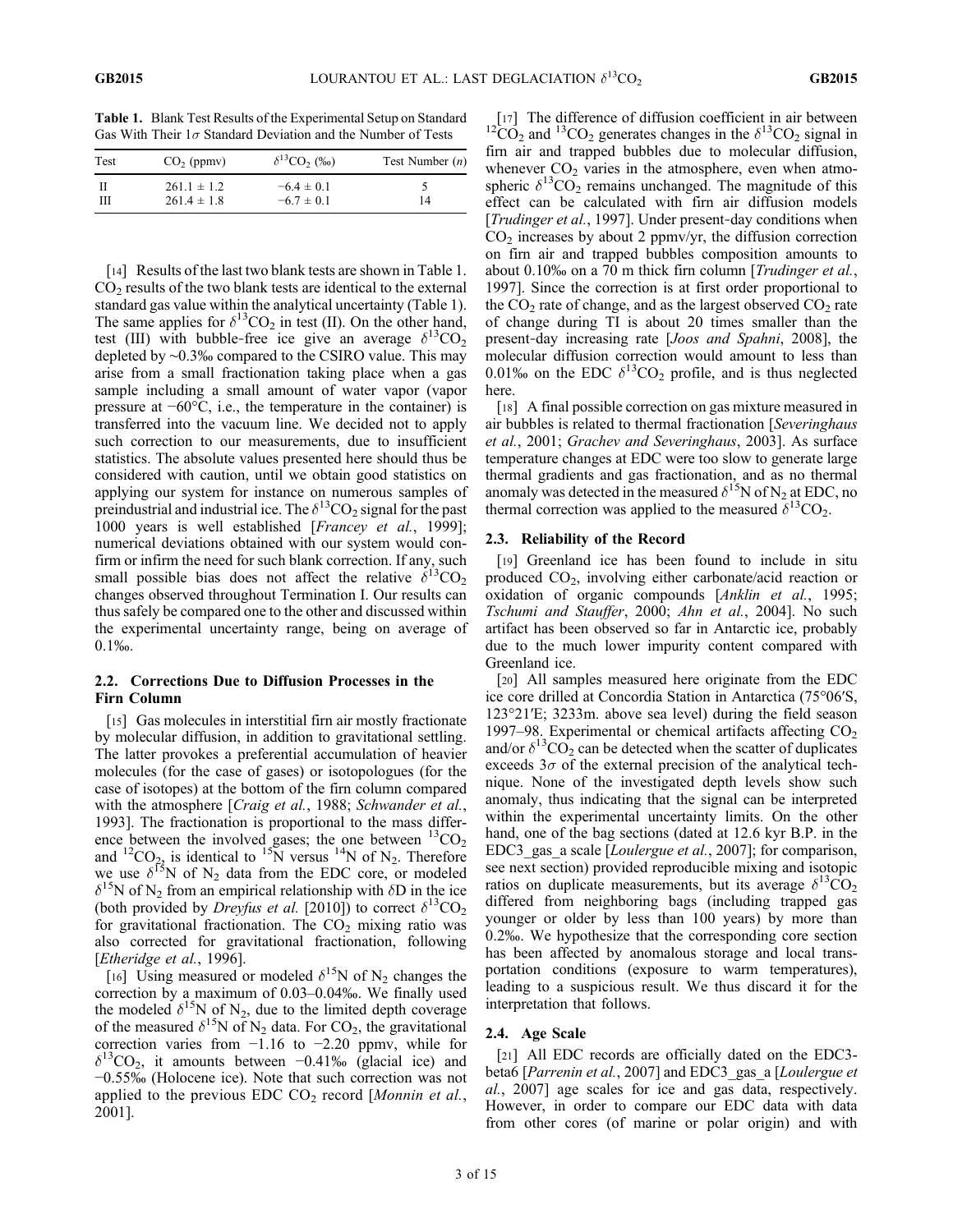Table 2a. Tie Points Between the EDC3\_gas\_a and GICC05 Timescales<sup>a</sup>

| GICC <sub>05</sub><br>Gas Age <sup>c</sup> | $CH4$ Value |                                         |
|--------------------------------------------|-------------|-----------------------------------------|
| (Years B.P.) (Years B.P.)                  | (ppby)      | <b>Event Description</b>                |
| 8.240                                      | 590         | CH <sub>4</sub> minimum during Holocene |
| 11,680                                     | 560         | $CH4$ midrise/ending of YD              |
| 12,330                                     | 460         | $CH4$ YD minimum                        |
| 12,790                                     | 540         | $CH4$ mid decrease/ending of B/A        |
| 13,600                                     | 670         | $B/A$ CH <sub>4</sub> peak              |
| 14,640                                     | 570         | CH <sub>4</sub> midrise/toward B/A      |
| 16,200                                     | 470         | $CH4$ peak                              |
| 17,800                                     | 370         | $CH4$ drop                              |
| 19,670                                     | 350         | $CH4$ drop                              |
| 21,100                                     |             | $CH4$ drop during LGM                   |
|                                            |             | 350                                     |

<sup>a</sup>Using the ANALYSERIES Software [*Paillard et al.*, 1996]. <sup>b</sup>Loulergue et al. [2007].

EPICA Community Members et al. [2006], Andersen et al. [2007], and North Greenland Ice Core Project Members [2004].

model simulations constrained by other data sets, we synchronized both EDC and TD, using  $CH<sub>4</sub>$  as a time marker, to the newest Greenland chronology GICC05 [Rasmussen et al., 2006], using the Analyseries software [Paillard et al., 1996]. The tie points for each core are presented in Tables 2a and 2b. The synchronized TD chronology is less constrained than the EDC one, due to the poorer time resolution of the TD CH<sub>4</sub> record [Köhler et al., 2005a]. The EDC ice chronology (e.g.,  $\delta$ D in Figure 1a) is obtained by combining the  $CH<sub>4</sub>$  gas age fit on the GICC05 timescale and the  $\Delta$ age calculated with the EDC3beta6 chronology.

#### 3. Results

[22] Sixty three samples were measured from 50 different depth intervals (345 to 580 m of depth), covering the time period from 9 to 22 kyr B.P. This provides a mean time resolution of 220 years through the transition, whereas the previous published TD record offered a mean time resolution of only ∼1000 years. Duplicate analyses of thirteen samples cut on the same ice bags yielded a reproducibility  $(1\sigma)$  of 0.99 ppmv and 0.1‰, respectively. The good correspondence between the reproducibility of CSIRO external standard measurements and of duplicate measurements of neighboring ice samples gives confidence in our main ice core signal structure. Measurements were performed exclusively on clathrate‐free ice samples, at depths shallower than 600 m.

#### 3.1. Comparison With Previous Data Sets

[23] The new  $CO_2$  and  $\delta^{13}CO_2$  data sets are plotted together with previously published data ( $CO<sub>2</sub>$ ,  $\delta$ D and CH<sub>4</sub>) from EDC [Monnin et al., 2001; Jouzel et al., 2007; Loulergue et al., 2008] and TD [SM1999; Brook et al., 2000], as well as the  $\delta^{18}O$  data from North Greenland Ice Core Project (NGRIP) core [North Greenland Ice Core Project Members, 2004] in Figure 1. The agreement between the detailed trends of both  $CO<sub>2</sub>$  records from the same EDC core [*Monnin et al.*, 2001] is remarkable ( $R^2$  = 0.996; see Figure 1d). Minor differences in the absolute values result from the use of different  $CO<sub>2</sub>$  international

scales (SIO for the data of [Monnin et al., 2001], and CSIRO in this study) and from the gravitational correction only applied to our data set. The high temporal resolution allows the division of TI into four subperiods (SP‐I to SP‐IV) as initiated by [Monnin et al., 2001], characterized by different rates of  $CO<sub>2</sub>$  change. With 40 measurements throughout TI, the data resolution is improved by more than a factor of two compared with SM1999 (Figures 1d and 1e). Overall, the EDC and TD  $\delta^{13}$ CO<sub>2</sub> show similar mean values and trends in the course of TI, with 75% of the TD data falling within the  $1\sigma$  EDC uncertainty (taking into account dating errors in the comparison). On the other hand, the TD  $CO<sub>2</sub>$  data are more scattered than the EDC ones.

[24] Both EDC and TD  $\delta^{13}CO_2$  records reveal a W shape through TI, much more obvious in this new EDC record, with maximum amplitude of contiguous change of ∼0.5‰, and a full  $\delta^{13}CO_2$  range of 0.7‰. The better time resolution of the EDC profile reveals a more structured signal than the TD one within the ∼0.1‰ experimental uncertainty, depicting notably faster transitions. This permits for the first time a detailed comparison of the isotopic signal with the changes in the  $CO<sub>2</sub>$  slope, within an uncertainty range comparable to the TD data set (given as  $\pm$  0.085‰ by SM1999). The latter value is probably a low estimate, as the atmospheric  $N_2O$ trend, needed to apply a correction on the TD  $\delta^{13}CO_2$  measurements, was considered linear through the deglaciation, whereas the real  $N_2O$  signal reconstructed since shows a much different structure [*Flückiger et al.*, 1999]. We remind that in our case no such  $N_2O$  correction is needed (for comparison, see section 2).

#### 3.2.  $CO_2$  and  $\delta^{13}CO_2$  Trends Throughout TI

[25] Figures 1d and 1e reveal a much different behavior between  $CO_2$  and  $\delta^{13}CO_2$ : while  $CO_2$  mostly shows linear trends within each subperiod (SP),  $\delta^{13}$ CO<sub>2</sub> exposes a more dynamic pattern during the SPs II to IV, with spikes and troughs superimposed on relatively stable boundary values.

[26] LGM  $\delta^{13}CO_2$  also shows a large variability whereas  $CO<sub>2</sub>$  bears little changes, a feature already observed with similar amplitude in previous data sets [Leuenberger et al., 1992; SM1999]. Part of the LGM  $\delta^{13}CO_2$  variability parallels very small fluctuations in the  $CO<sub>2</sub>$  rate of change observed in the [Monnin et al., 2001] data set. Between

Table 2b. Tie Points Between TD and GICC05 Age Scales<sup>a</sup>

| TD Gas       | GICC <sub>05</sub> | CH <sub>4</sub> | Event Description                          |
|--------------|--------------------|-----------------|--------------------------------------------|
| Age          | Gas Age            | Value           |                                            |
| (Years B.P.) | (Years B.P.)       | (ppbv)          |                                            |
| 8,300        | 8,290              | 570             | CH <sub>4</sub> minimum during Holocene    |
| 11,690       | 11,660             | 660             | $CH4$ peak after YD                        |
| 11,890       | 11,860             | 430             | $CH4$ YD minimum                           |
| 12,910       | 12,830             | 600             | $CH4$ mid decrease/ending of B/A           |
| 13,570       | 13,430             | 670             | $B/A$ CH <sub>4</sub> peak                 |
| 14,880       | 14,790             | 510             | Just before the $B/A$ CH <sub>4</sub> rise |
| 16,770       | 16,200             | 500             | $CH4$ peak before B/A                      |
| 26,470       | 22,810             | 420             | CH <sub>4</sub> peak during LGM            |
|              |                    |                 |                                            |

<sup>a</sup>Using the same software of Paillard et al. [1996]. The TD core was initially plotted versus GISP2 age scale [Brook et al., 2000]. GISP2 is almost synchronous to GICC05; still, for the LGM time period, GISP2 had to be rescaled.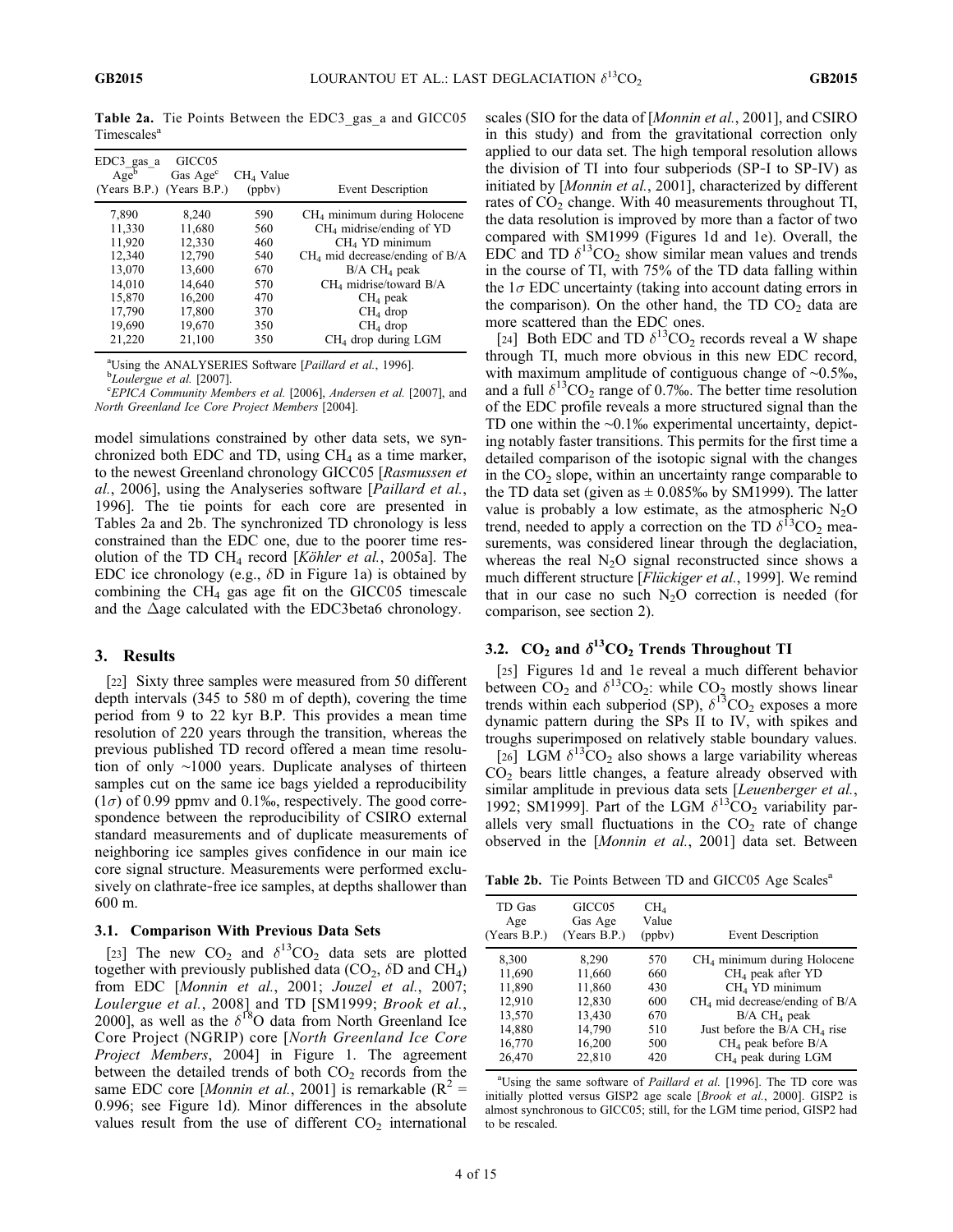

Figure 1.  $CO_2$  and  $\delta^{13}CO_2$  evolution during the last deglaciation from the European Project for Ice Coring in Antarctica (EPICA) Dome C (EDC) ice core, superimposed with other ice core data: (a) dD of ice in EDC (gray line [Jouzel et al., 2007]), averaged over 500 years (black line [EPICA Community Members et al., 2006]); (b)  $\delta^{18}O$  of North Greenland Ice Core Project (NGRIP) ice [North Greenland Ice Core Project Members, 2004], with a running average over 500 years (dark gray line); (c) atmospheric CH<sub>4</sub> mixing ratio (red line and triangles, EDC [*Loulergue et al.*, 2008]; green dots, TD [*Brook et* al., 2000]); (d) atmospheric  $CO_2$  mixing ratio (red line and dots, EDC [Monnin et al., 2001]; blue line and diamonds, this study; green dots, TD [Smith et al., 1999]); and (e)  $\delta^{13}CO_2$  data (blue line and diamonds, this study; green dots, TD [Smith et al., 1999]). When duplicate measurements were performed, the line runs through the mean. The dotted blue lines in Figure 1e correspond to the  $1\sigma$  (0.1 ‰ average) uncertainty envelope. The two blue open diamonds indicate a suspicious result that we discarded in the discussion. All gas records are plotted versus the Greenland GICC05 age scale. The upper x axis represents the EDC depth for the gas records, and  $\delta D$  is plotted on a chronology combining the CH<sub>4</sub> fit to GICC05 and the EDC3  $\Delta$ age [*EPICA Community Members et al.*, 2006]. The vertical dotted lines correspond to boundaries between different  $CO_2$  rates of change during the deglaciation, as defined by *Monnin et al.* [2001], adapted to the new age scale. The time periods in between are noted SP‐I to SP‐IV. YD, Younger Dryas; B/A, Bølling/Allerød; ACR, Antarctica Cold Reversal; H1, Heinrich 1.

22 and 17.6 kyr B.P., we obtain an average of  $188 \pm 1$  ppmv for CO<sub>2</sub> and  $-6.6 \pm 0.1\%$  for  $\delta^{13}$ CO<sub>2</sub> (n = 10).

[27] The evolution of both  $CO_2$  and  $\delta^{13}CO_2$ , with respect to Northern and Southern Hemisphere (hereafter NH and SH, respectively) climatic events, can be summarized as follows:

[28] 1. Subsequent to the late LGM (22−17.6 kyr B.P.), the early part of TI (SP-I, from 17.6 to 16.2 kyr B.P.) is associated with a 25 ppmv rise of  $CO_2$  and a 0.3‰ fall of  $\delta^{13}CO_2$ .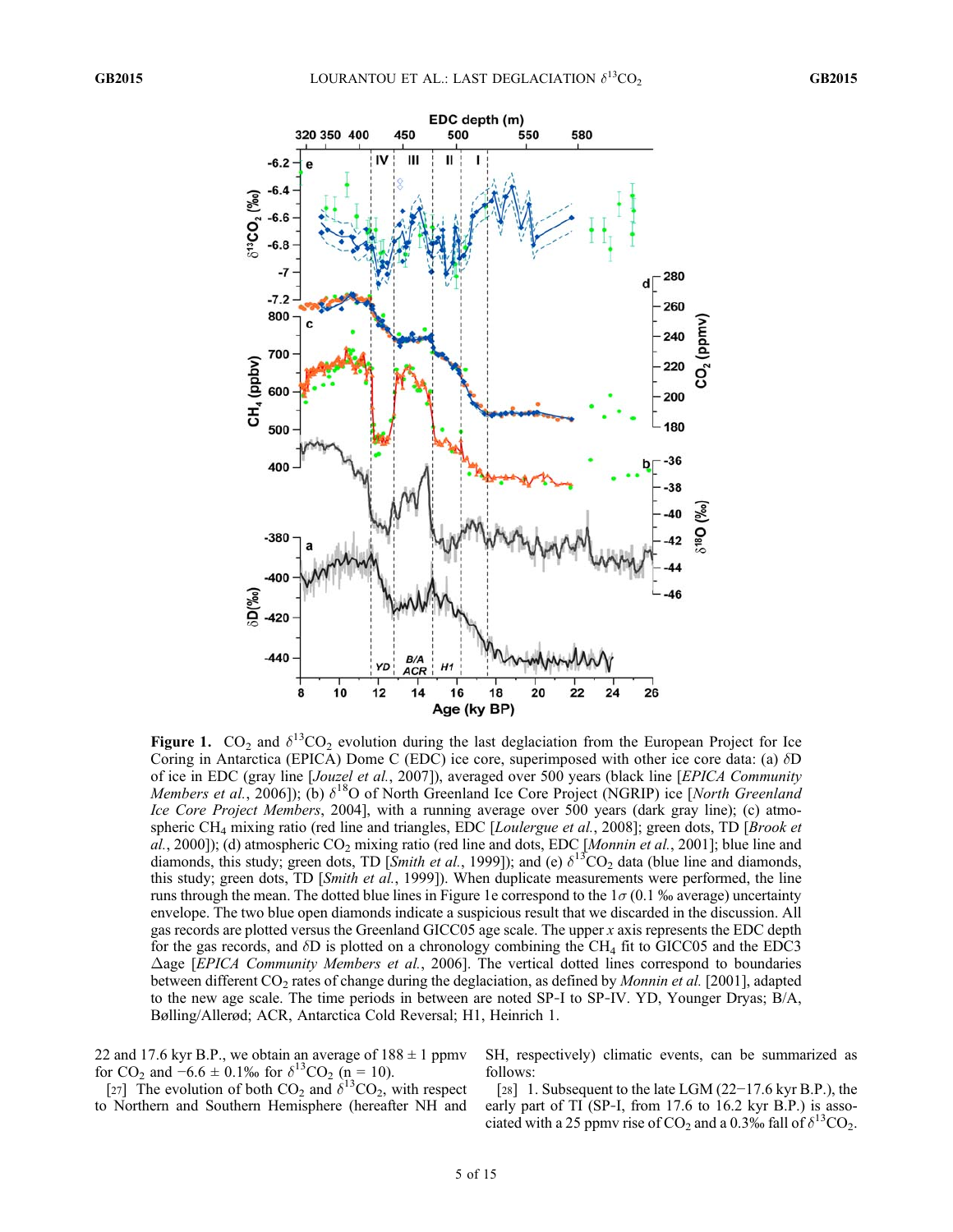[29] 2. SP-II (16.2 to 14.7 kyr B.P.), during which the Heinrich 1 (H1) event ends in the NH (as deduced from icerafted debris in the North Atlantic [Hemming, 2004] and also seen in NGRIP temperature data in Figure 1b), reveals a twostep  $CO<sub>2</sub>$  rise; the first occurs until 15 kyr B.P. with a progressive 14 ppmv increase and the second with a 12 ppmv rise within only 300 years. Meanwhile,  $\delta^{13}CO_2$  experiences an oscillation of ∼0.2‰ amplitude and reaches a minimum of  $-7.0 \pm 0.1\%$  at about 15.5 kyr B.P., followed by a return to heavier values of ~ −6.8‰. A small  $\delta^{13}CO_2$  peak also takes place at the start of SP‐II, which coincides with a slightly smaller rate of  $CO<sub>2</sub>$  increase in the detailed Monnin et al. [2001] record. In a recent study, Barker et al. [2009] introduced the notion of "Heinrich Stadial 1" to characterize oceanic conditions during the first two SP; we will refer to this notion in the following.

[30] 1. SP-III (from 14.7 to 12.8 kyr B.P.), coincident with the Antarctic Cold Reversal (ACR) in the SH and the Bølling/Allerød (B/A) warm event in the NH, is marked by a progressive 3 ppmv decrease of  $CO<sub>2</sub>$ , while a positive excursion culminating at  $-6.5 \pm 0.1\%$  during the mid-SP-III  $(\sim 14.1 \text{ kyr B.P.})$  is observed for  $\delta^{13}$ CO<sub>2</sub>.

[31] 2. SP-IV (between 12.8 and 11.6 kyr B.P.), during which the Younger Dryas (YD) cold event in the NH and the post‐ACR warming in the SH took place, reveals similar patterns for both  $CO_2$  and  $\delta^{13}CO_2$  as for SP-II. Thus, a progressive 13 ppmv  $CO<sub>2</sub>$  increase is observed until 12 kyr B.P., while a more abrupt rise of 10 ppmy is seen during the last 300 years.  $\delta^{13}CO_2$  experiences a negative excursion of more than 0.2‰ amplitude, down to  $-7.0 \pm 0.1\%$  (n = 6).

[32] 3. The EH (11.6 to 9 kyr B.P.)  $\delta^{13}CO_2$  mean level is more <sup>13</sup>C-enriched than during SP-IV and amounts to  $-6.8 \pm$ 0.1‰ (n = 14). It also seems by  $0.2 \pm 0.2$ ‰ more depleted in <sup>13</sup>C than at the end of LGM. In contrast, previous studies concluded to more enriched  $\delta^{13}CO_2$  values during the Holocene (by 0.16‰ in SM1999 to  $0.2 \pm 0.2$ ‰ [Leuenberger et al., 1992]) than at the LGM. They were based on measurements performed on older LGM ice (Figure 1d), while Holocene data covered a different time window than considered here (from 9 to 7 kyr B.P., GICC05 age scale; see Figures 1d and 1e). In addition, the Holocene  $\delta^{13}CO_2$  level may be subject to significant fluctuations, as pointed out by SM1999.

[33] Our measurements show that, although  $\delta^{13}CO_2$  starts to decrease in parallel with the early  $CO<sub>2</sub>$  increase (a trend not captured in the less resolved SM1999 signal), its rapid drop takes place ∼1 kyr later, when  $CO<sub>2</sub>$  has already increased by more than 10 ppmv. On the other hand, the EH  $\delta^{13}CO_2$  rise appears more modest in our data set than in the TD record.

#### 4. Discussion

[34] Despite the small size of the  $\delta^{13}CO_2$  signal to be deciphered and the relatively small signal‐to‐noise ratio, some clear conclusions can now be drawn on its evolution during TI. Our more detailed EDC  $\delta^{13}CO_2$  signal compared to the TD one supports some of the earlier conclusions drawn by SM1999. It also sheds some new light on the C cycle dynamics during the last deglaciation. The EDC record highlights an overall W shape of atmospheric  $\delta^{13}CO_2$ first broadly depicted by the SM1999 record throughout TI. It differs from SM1999 on the following patterns: (1) the two well‐resolved minima taking place at times of steadily and important rises of  $CO<sub>2</sub>$  levels (late part of H1, and YD) reach comparable  $\delta^{13}CO_2$  levels, around −7.0‰; (2) the  $CO<sub>2</sub>$  plateau accompanying the ACR goes together with a  $\delta^{13}CO_2$  peak; (3) the average  $\delta^{13}CO_2$  during the EH seems slightly more  $13^{\circ}$ C-depleted than at the end of LGM; and (4) SM1999 used a plot of  $\delta^{13}CO_2$  as a function of the inverse of  $CO<sub>2</sub>$  (a so-called "Keeling plot," i.e., a mixing diagram where the  $y$  intercept should provide the isotopic composition of the added  $CO<sub>2</sub>$  in the atmosphere), taking all T-I data together to discuss the possible cause of the  $CO<sub>2</sub>$ increase. The improved time resolution of our data set permits us to subdivide T‐I with distinct intercepts through time. A y intercept of  $-6\%$  is obtained, similar to all deglacial data of SM1999, but only through SP‐II and SP‐III data (not shown). On the other hand, the two periods when  $CO<sub>2</sub>$ largely increases and  $\delta^{13}CO_2$  simultaneously decreases in our record (SP‐I and SP‐IV) reveal another "Keeling plot" type of isotopic signature for the additional  $CO<sub>2</sub>$ , similar for both subperiods: ∼−11‰ (blue lines of Figure 2). The main conclusion of SM1999 that the C cycle behaved in a dual mode depending on the speed of climatic changes, i.e., a slow mode taking place during the EH and LGM, and a fast mode during TI, is thus not supported by the new Keeling plot (see Text  $S1$ ).<sup>1</sup>

[35] The similar "Keeling plot" signature of SP-I and SP-IV suggests at first hand that the two main steps of atmospheric  $CO<sub>2</sub>$  increase during TI involved similar C cycle mechanisms. But their common  $y$  intercept cannot be directly interpreted as the isotopic signature of such mechanisms. Keeling plots work well only in an atmosphere‐ biosphere two‐reservoir system experiencing fast exchanges [e.g., Pataki et al., 2003]. On timescales of centuries to millennia such as during TI, the isotopic buffering effect of the ocean (air/sea exchanges, carbonate system) modifies the  $y$  intercept in a three-reservoir model, as shown for instance by [*Köhler et al.*, 2006a] using the preindustrial to industrial  $CO_2$  increase and  $\delta^{13}CO_2$  decrease as a case study. Therefore, other approaches are required to extract possible scenarios out of our new data set, relevant to carbon exchanges between the atmosphere, ocean and biosphere during TI. We use two of them here: a comparison with proxy records relevant to C cycle processes, and simulations of  $CO_2$  and  $\delta^{13}CO_2$  with two C cycle box models.

#### 4.1. Comparison With Other C Cycle Proxy Records

[36] The good correlation between  $CO<sub>2</sub>$  and Antarctic deuterium throughout TI (Figures 1a and 1d), already noticed in numerous works [e.g., Monnin et al., 2001; Bianchi and Gersonde, 2004], points toward a leading role of the Southern Ocean to drive the corresponding  $CO<sub>2</sub>$ evolution. As pointed out in the introduction, two types of Southern Ocean processes, a biological and a physical one, can be evoked.

<sup>&</sup>lt;sup>1</sup>Auxiliary material is available with the HTML. doi:10.1029/ 2009GB003545.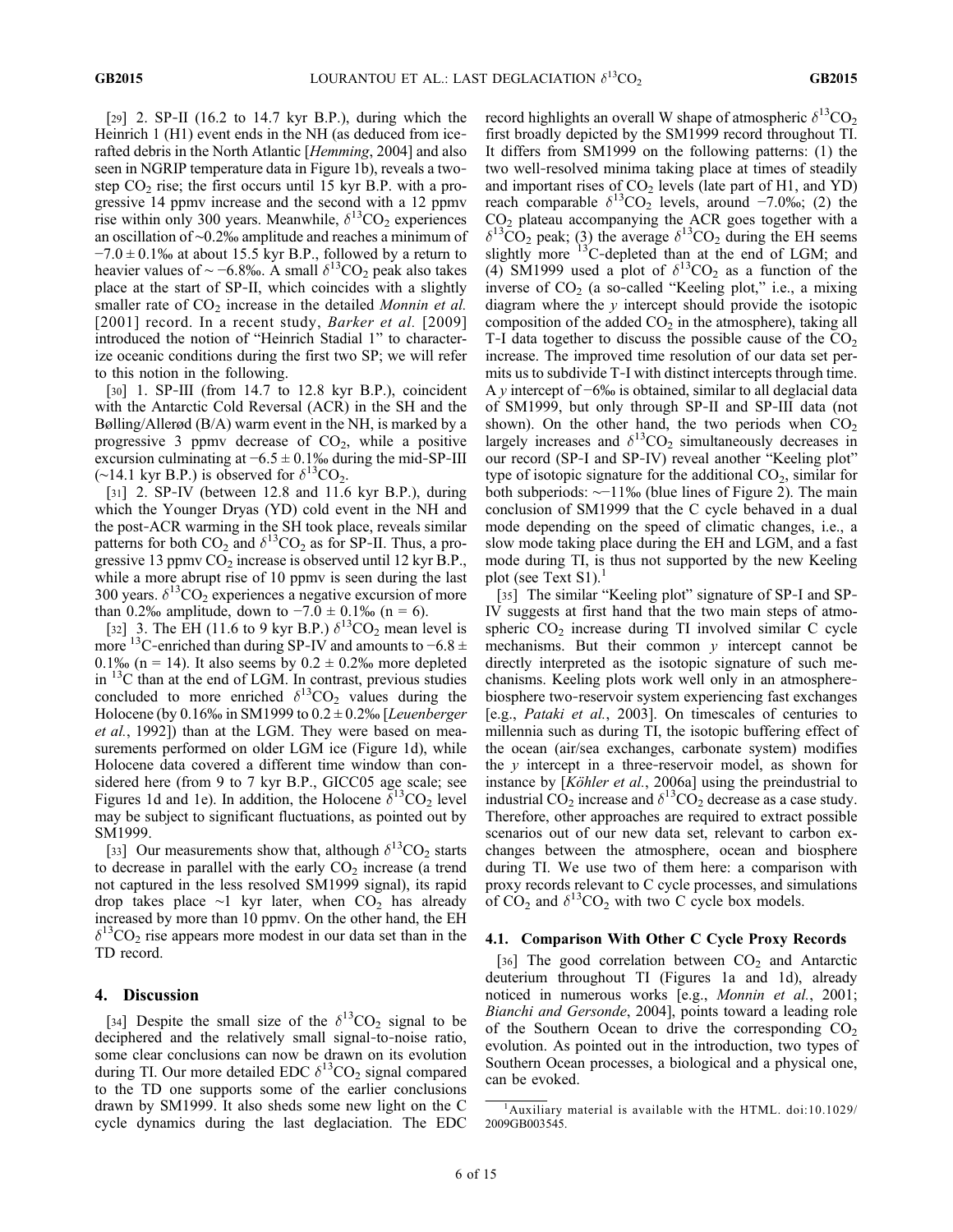

**Figure 2.** Mixing diagram depicting the relationship between atmospheric  $\delta^{13}CO_2$  and the inverse of CO<sub>2</sub> (Keeling plot). The new data are shown as open circles with different colors, corresponding to the different subperiods defined in the main text. BICYCLE model output is represented by open black diamonds. Data points used for calculating the regression lines corresponding to the two periods of abrupt  $CO_2$  rise and  $\delta^{13}CO_2$  decline are filled with light<br>blue (for the first <sup>13</sup>C dip) and dark blue (for the second  ${}^{13}C$  dip). Filled black diamonds represent model results used for plotting the corresponding regression black lines. The  $\nu$ intercept values are shown next to the regression lines, together with the number data points. The  $\nu$  intercepts of the two rapid  $\delta^{13}CO_2$  decreases give reasonably consistent values of  $\sim$  −11‰, comparable with the model results.

[37] According to the first one, the Southern Ocean during the LGM experienced a higher productivity due to higher atmospheric dust fluxes bringing more iron, a limiting micronutrient in high‐nutrient low‐chlorophyll (HNLC) regions [Martin, 1990]. As recorded in, e.g., EDC ice [Lambert et al., 2008; Gaspari et al., 2006] and shown in Figure 3a, the atmospheric dust (and iron) flux considerably decreases between ∼18 and 14.6 kyr B.P., corresponding to the first half of the  $CO<sub>2</sub>$  deglacial increase. This would imply a decreasing biological pump in the Southern Ocean exporting less carbon to the ocean interior and thus increasing atmospheric  $CO<sub>2</sub>$ . As phytoplankton preferentially assimilates the lighter carbon isotope  $(^{12}C)$ , a decreasing productivity would be accompanied by a decreasing atmospheric  $\delta^{13}$ CO<sub>2</sub> [Brovkin et al., 2002], in agreement with our record. During the second half of TI, the low dust values encountered in EDC ice suggest that the biologically mediated mechanism in the Southern Ocean did not influence the  $CO_2$  and  $\delta^{13}CO_2$  trends.

[38] The physical mechanism involves the rate of vertical mixing of the Southern Ocean: the cold LGM was associated with increased sea ice extent (mostly in winter) and with considerable stratification of the Southern Ocean water column [Sigman and Boyle, 2000; Stephens and Keeling, 2000; Marchitto et al., 2007]. The deep Southern Ocean thus held a large amount of  $CO<sub>2</sub>$ , due to organic matter remineralization, with a strongly  $13C$ -depleted signature originating from decomposed organic matter. Duplessy et al. [1988] showed that changes in Atlantic circulation at the end of LGM might have transferred low- $\delta^{13}$ C deep waters toward the ocean surface, a phenomenon validated subsequently by Curry and Oppo [2005]. Overall, the deglaciation, combining sea ice retreat, possible shifts of westerlies, and collapse of North Atlantic Deep Water (NADW) formation during its early phase, would have generated a Southern Ocean stratification breakdown and hence, the release of deep ocean <sup>13</sup>C-depleted  $CO<sub>2</sub>$  in the atmosphere, leading to an atmospheric  $CO<sub>2</sub>$  increase paralleled with a decrease of  $\delta^{13}$ CO<sub>2</sub> [e.g., *Toggweiler et al.*, 2006; *Menviel et al.*, 2008]. Such mechanism could have also acted during the YD, with a pause in between during the B/A, when the NADW was probably switched on again [Knorr and Lohmann, 2003]. As shown in Figure 3, several proxy records, matching the general shape of our  $\delta^{13}CO_2$  record within their respective age model uncertainties, are in line with this physical scenario:

[39] 1. During the Heinrich Stadial 1 and YD, NADW formation got weakened [Marchitto et al., 1998], as evidenced by an increased  $^{23}$ Pa $/^{230}$ Th ratio in North Atlantic sediments (Figure 3c) [McManus et al., 2004]. This implies less NADW signal propagation toward the Southern Ocean waters.

[40] 2. NADW reduction is accompanied by a flushing of deep waters from the Southern Ocean into the Atlantic basin, thus equilibrating the water mass loss in the North Atlantic region. The nutrient-enriched and <sup>13</sup>C-depleted signal of old Antarctic‐dwelled waters (e.g., Antarctic Intermediate Waters, AAIW) compared with deep waters from North Atlantic, is registered in North Atlantic marine sediments through two negative  $\delta^{13}$ C excursions during the Heinrich Stadial 1 and YD [Rickaby and Elderfield, 2005] (Figure 3d).

[41] 3. A high-resolution  $\Delta^{14}$ C record from the North Pacific [Marchitto et al., 2007], shown in Figure 3e, reveals two negative excursions of more than 200‰ during the Heinrich Stadial 1 and the YD. They are interpreted as two episodes of transfer of old AAIW (including aged C of up to 4–5 kyr) into intermediate waters of the North Pacific, associated with the sea‐ice retreat [Stephens and Keeling, 2000] and the Southern Ocean stratification breakdown [Marchitto et al., 2007; Schmittner et al., 2007]. This should be accompanied by the release of sequestered and  $^{13}$ C– depleted deep oceanic carbon into the atmosphere. The scenario is corroborated at the start of TI by a low-resolution planktonic  $\delta^{13}$ C record in subantarctic and equatorial Pacific [Ninnemann and Charles, 1997; Spero and Lea, 2002]. A recent high-resolution tropical Pacific planktic  $\delta^{13}$ C record from Stott et al. [2009] also reveals a nice W trend throughout the deglaciation, reinforcing the scenario of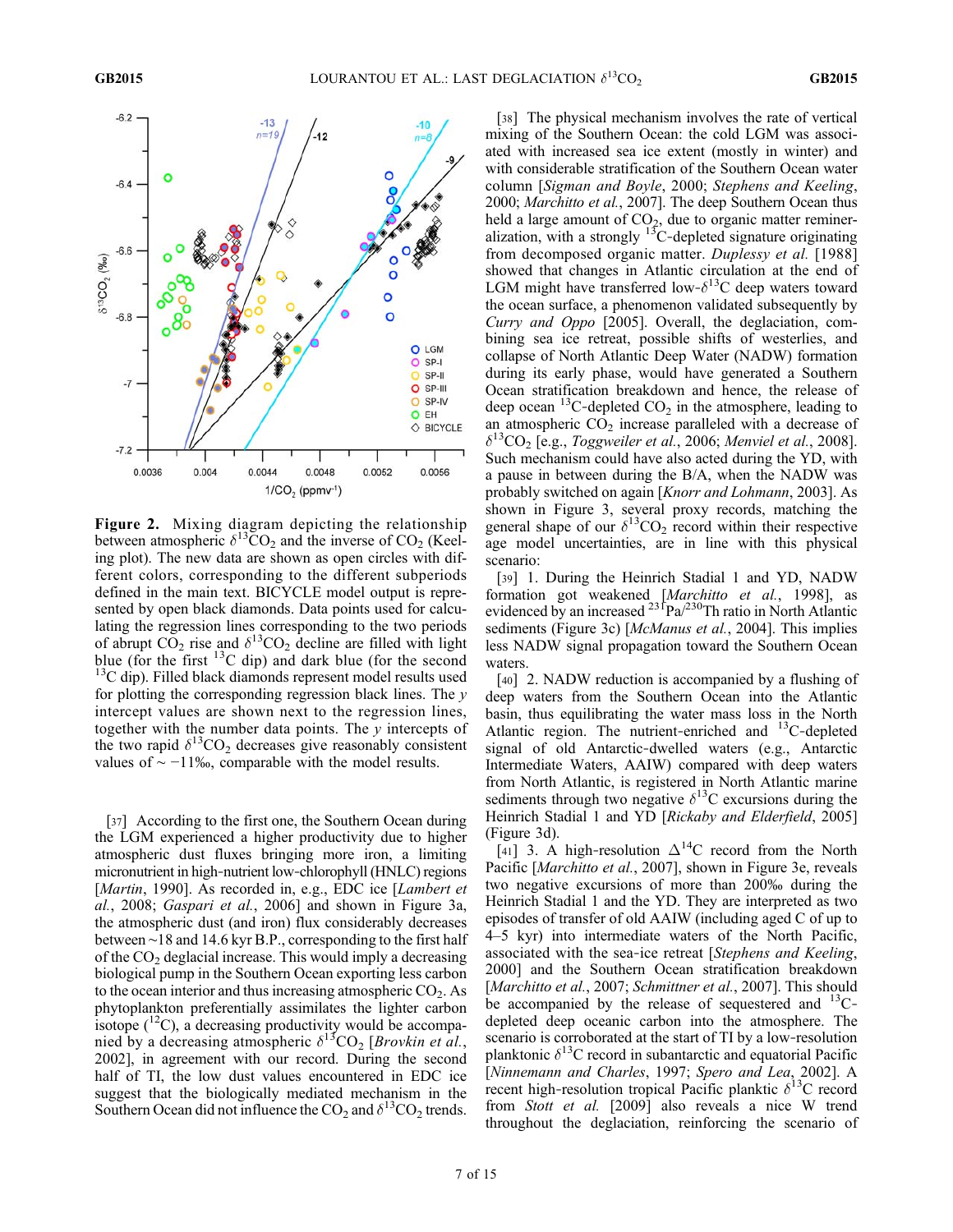

Figure 3. Comparison of atmospheric  $\delta^{13}CO_2$  data with C cycle related tracers during TI: (a) dust concentration in the EDC core, taken as proxy of the biological pump G‐IG patterns in the Southern Ocean [Lambert et al., 2008]; (b) atmospheric  $\delta^{13}CO_2$ , from this study; (c) <sup>231</sup>Pa<sup> $/230$ </sup>Th in the subtropical North Atlantic, a tracer of North Atlantic Deep Waters formation strength [McManus et al., 2004]; (d) benthic  $\delta^{13}$ C in North Atlantic intermediate waters, reflecting the relative contribution between NADW and Antarctic intermediate waters throughout TI in the North Atlantic basin [Rickaby and Elderfield, 2005]; (e)  $\Delta^{14}$ C data of intermediate waters in North Pacific, a proxy for Southern Ocean overturning strength [Marchitto et al., 2007]; (f) planktonic  $\delta^{13}C$  data from the western tropical Pacific [Stott et al., 2009], also depicting changes in Southern Ocean G‐IG overturning changes; (g) opal flux data from the Atlantic sector of the Southern Ocean, a proxy for Southern Ocean upwelling [*Anderson et al.*, 2009]. Atmospheric  $\delta^{13}$ CO<sub>2</sub> is plotted versus the Greenland GICC05 age scale, while the dust data are presented on the GICC05 ice scale. The oceanic proxies are on their original timescale. Shaded parts represent the cold periods of the Northern Hemisphere, as deduced from the individual timescales for each proxy.

G‐IG Southern Ocean upwelling changes mentioned above (Figure 3f).

[42] 4. A high-resolution record of opal flux in the Southern Ocean [*Anderson et al.*, 2009], plotted in Figure 3g, shows an increase of upwelling strength in two steps, coincident with the Heinrich Stadial 1 and YD, thus also pointing toward increased ventilation of deep Southern Ocean waters as a main trigger of the two steps in the deglacial  $CO<sub>2</sub>$ increase.

[43] The physical mechanism involving Southern Ocean stratification breakdown in two episodes during TI thus qualitatively matches the  $CO_2$  and  $\delta^{13}CO_2$  trends, and could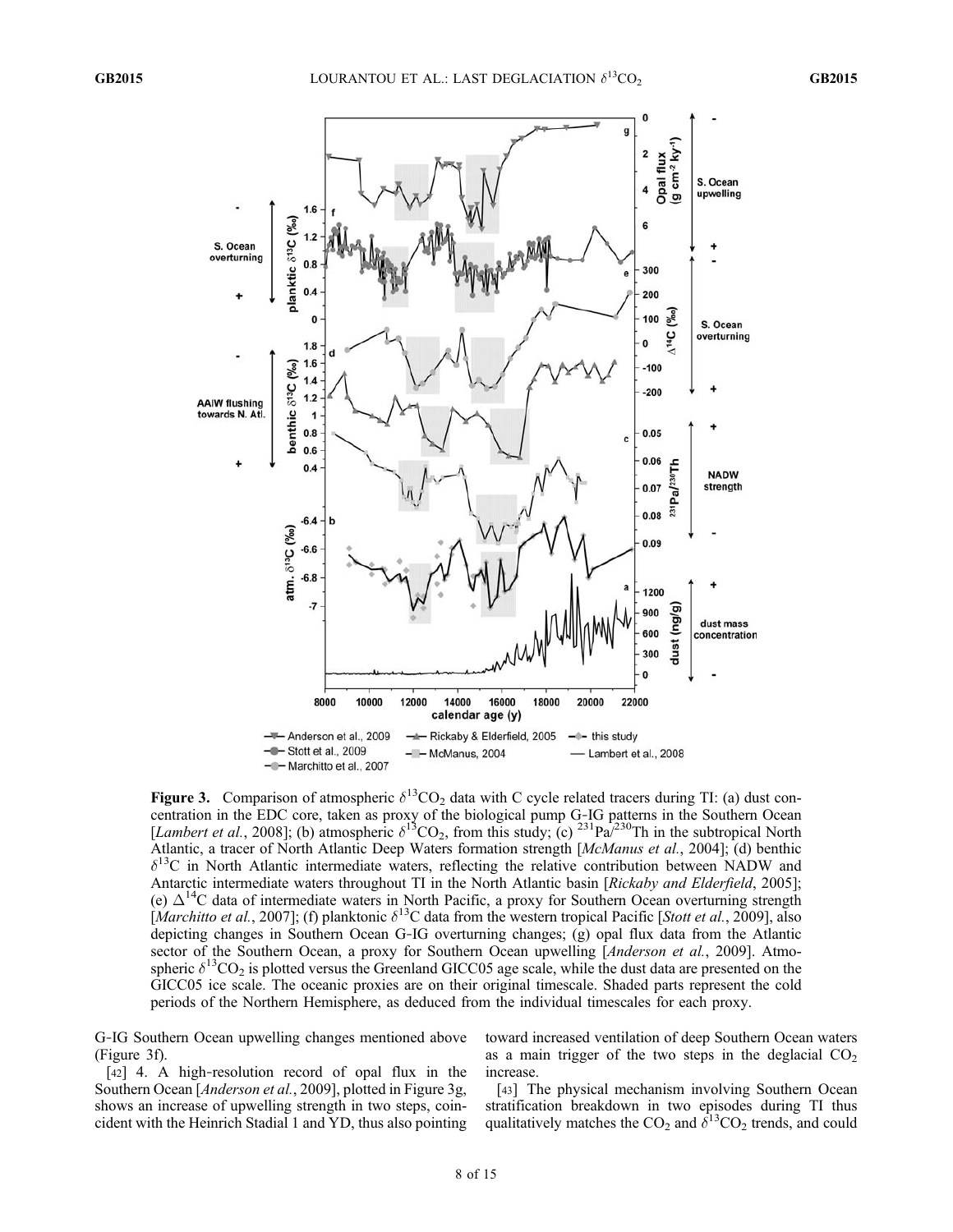also explain the common "Keeling plot" isotopic signature of the added carbon during the two episodes. Aside from the biological pump and ocean circulation hypotheses, a possibly straightforward explanation of the coevolution between  $CO<sub>2</sub>$  and  $\delta^{13}CO<sub>2</sub>$  concerns changes in Sea Surface Temperature (SST) during TI: due to isotopic fractionation during air/sea exchanges, a warmer ocean will leave a  ${}^{13}$ C-enriched signal in the atmosphere. SM1999 assigned a large portion of their  $\delta^{13}CO_2$  signal to this mechanism, by considering a globally averaged SST increase of 5°C between the LGM and EH. On the other hand, Brovkin et al. [2002], using the climate model CLIMBER‐2, pointed out that the parallel changes of  $CO<sub>2</sub>$ , alkalinity and bicarbonate ion concentration significantly affect the isotopic fractionation during air/ sea exchanges, thus reducing the atmospheric  $\delta^{13}CO_2$ imprint of SST changes. Moreover, the rapid  $\delta^{13}CO_2$ changes observed in our record may be difficult to reconcile with the speed of SST changes in areas of deep water formation.

[44] SP-III encounters terrestrial carbon buildup in vegetation, soils and peat deposits [MacDonald et al., 2006] which could have contributed to the small  $CO<sub>2</sub>$  decrease and to a positive  $\delta^{13}CO_2$  anomaly in the atmosphere, as the biosphere preferentially assimilates <sup>12</sup>C. This is qualitatively corroborated by the  $CH_4$  evolution (Figure 1c), pointing toward a switch-on of boreal wetland  $CH<sub>4</sub>$  emissions (requiring a concomitant intensification of the terrestrial C cycle) at that time [*Fischer et al.*, 2008]. Alternative scenarios attribute even more control of the  $\delta^{13}$ CO<sub>2</sub> variability by terrestrial biosphere carbon uptake and release as a consequence of abrupt temperature changes in the NH caused by the AMOC shutdown during H1 and YD [e.g., Köhler et al., 2005b]. For the deglacial  $CO<sub>2</sub>$  rise, the contribution from progressively flooded continental shelves might also need some consideration [Montenegro et al., 2006]; however, this scenario is challenged by the lag of the sea level increase with respect to  $CO<sub>2</sub>$  [Pépin et al., 2001].

[45] In summary, the qualitative comparison of the EDC  $CO<sub>2</sub>$  and  $\delta^{13}CO<sub>2</sub>$  records with C cycle proxies suggest a dominant role of increased overturning in the Southern Ocean (as mainly evidenced by  $\Delta^{14}$ C, opal flux and  $\delta^{13}$ C records) during SP‐I and SP‐II to explain the two main steps of CO<sub>2</sub> increase, with an additional contribution of reduced biological pump during SP‐I. The two mechanisms would have stalled during SP-III when NADW became stronger, and would also have been counterbalanced by terrestrial carbon buildup. To go further into a quantitative evaluation of mechanisms able to explain the  $CO_2$  and  $\delta^{13}CO_2$  signals, modeling is required. In the following, we explore the problem using two C cycle box models.

#### 4.2. BICYCLE Model Runs

[46] We employed the BICYCLE model [Köhler et al., 2005a], a coupled atmosphere/ocean/sediment/biosphere C cycle box model, run in a transient mode and forced with various time‐dependent paleoclimatic data over TI. It consists of a single atmospheric box interacting with a 10 box ocean reservoir and the terrestrial biosphere, which is subdivided into seven compartments [Köhler et al., 2005a]. The ocean further communicates with a sediment reservoir. Mass balance equations are solved for the carbon stocks of the biospheric compartments, for DIC, TAlk,  $PO_4$  and  $O_2$  in the 10 oceanic reservoirs, for  $CO<sub>2</sub>$  in the atmosphere and for the carbon isotopes in all reservoirs.

[47] BICYCLE is the only C cycle model we are aware of which was run in transient mode over TI. It was also used for the interpretation of atmospheric carbon records and deep ocean  $\delta^{13}$ C data over TI and much longer timescales of up to 2 Myr [Köhler et al., 2005a, 2006a, 2006b; Köhler and Fischer, 2006; Köhler and Bintanja, 2008; Köhler et al., 2010]. Since its application over TI [Köhler et al., 2005a], improvements were performed in the parameterization of ocean circulation and sediment‐ocean interaction, we thus use new simulation results, instead of the model output published by Köhler et al. [2005a].

#### 4.2.1. Parameterizations

[48] The main model parameterizations, based on data obtained from ice core or marine cores (Figure 4) are the following:

[49] 1. Sea level rises by ∼110m between 22 and 8 kyr B.P. based on reconstructions of coral reef terraces [Fairbanks, 1989] (Figure 4a). This leads to changes in the salinity, in the concentrations of all oceanic tracers and in the volumes of the oceanic boxes.

[50] 2. Temperature of all oceanic boxes is prescribed for present day from *Levitus and Boyer* [1994]. It changes over time according to oceanic proxy evidences for equatorial SST *[Visser et al., 2003]* and deep ocean temperature [*Labeyrie et al.*, 1987] (Figure 4c). At high latitudes, it is represented by ice core isotopic profiles (North Atlantic and North Pacific:  $\delta^{18}$ O on GICC05 age scale from North-GRIP [North Greenland Ice Core Project Members, 2004; Andersen et al., 2007] (Figure 4b); Southern Ocean:  $\delta D$ (corrected for the effect of sea level rise) from EDC [Parrenin et al., 2007; Jouzel et al., 2001] synchronized to GICC05 [EPICA Community Members et al., 2006; Andersen et al., 2007], as shown in Figure 4d. Both ice core records are scaled to provide a SST  $\Delta T$  of 4 K between the minimum glacial values and the present day.

[51] 3. Marine productivity in the Southern Ocean is scaled (if allowed by macronutrient availability) on dust input to the Southern Ocean as approximated by the non sea-salt-dust record measured in EDC [Roethlisberger et al., 2002] (Figure 4e).

[52] 4. Ocean circulation between the 10 boxes for present conditions is parameterized with data from the World Ocean Circulation Experiment WOCE [Ganachaud and Wunsch, 2000] (Figure 4f). Compared to the initial BICYCLE runs over TI [Köhler et al., 2005a], it was slightly modified to get a better agreement between simulated and reconstructed oceanic <sup>13</sup>C [*Köhler et al.*, 2010]. About 30% of the upwelled waters in the Southern Ocean are immediately redistributed to the intermediate equatorial Atlantic Ocean to account for the effect that, in the natural carbon cycle, upwelling waters in the Southern Ocean (which are then flowing as water masses of intermediate depth to the north) are still enriched in DIC [Gruber et al., 2009]. Three major ocean currents are parameterized as follows (Figure 4f): (1) The strength of NADW (i.e., of its overturning [cf.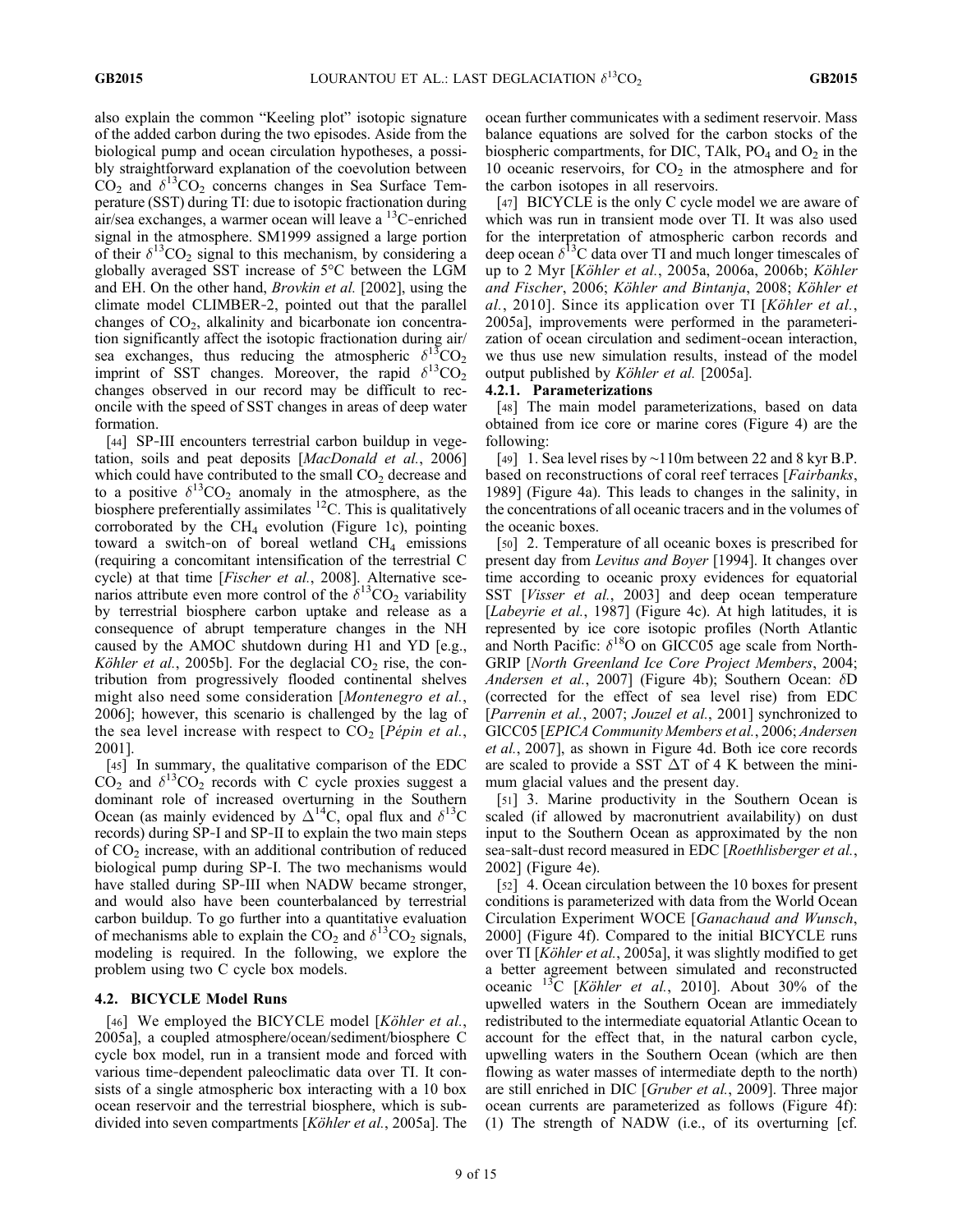Köhler et al., 2005a]) is assumed to be about 40% weaker [Meissner et al., 2003] during the LGM than at present day (10 versus 16 Sv), 2 Sv, 13 Sv and 11 Sv during the H1, B/A and YD, respectively [McManus et al., 2004]. (2) Antarcticdwelled waters (e.g., Antarctic Bottom Waters, AABW), penetrating both the deep Atlantic (AABW\_A) and deep Pacific (AABW\_P), is strengthened when NADW weakens (i.e., during H1 and YD) and vice versa (for B/A), considering the north‐south opposite trend during these abrupt climatic changes [Broecker, 1998; Rickaby and Elderfield, 2005; Kissel et al., 2008]: The EH and LGM AABW overall flux is set at of 15 Sv (6 SV for the Atlantic branch and 9 Sv for



the Pacific one); during H1 and YD (B/A), each section is strengthened (weakened) by 3 Sv. (3) Vertical mixing in the Southern Ocean (SOX) is set to 0 Sv during LGM in accordance with proxy evidence (e.g.,  $\delta^{13}$ C data from Hodell et al. [2003] and Spero and Lea [2002]); just after the dust proxy (non-sea-salt (nss)– $Ca^{2+}$ ) drop during SP-I, it is set to 15 Sv and maintained throughout B/A to be finally increased by another 5 Sv at the end of YD [Köhler et al., 2005a].

[53] 5. Changes in the terrestrial biosphere carbon pool are assumed to be primarily temperature‐dependent and made proportional to 3/4 of the NorthGRIP  $\delta^{18}$ O and 1/4 of the  $EDC$   $\delta D$  changes (taken as temperature proxies), reflecting the latitudinal distribution of vegetated land. The G‐IG amplitude of land temperature change is considered as 8 K in the North and 5 K in the South. Net primary productivity is also parameterized on the modeled atmospheric  $CO<sub>2</sub>$ values to take into account  $CO<sub>2</sub>$  fertilization. More details on the terrestrial biosphere module can be found in the work of Köhler and Fischer [2004].

[54] 6. The additional effect of carbonate compensation [Archer and Maier-Reimer, 1994] to all temporal changing processes listed above is considered with a relaxation approach bringing the deep ocean carbonate ion concentration back to initial values.

[55] All ice core records (isotopic temperature proxies and nss‐dust) are implemented as 500 year running means in the different parameterizations.

#### 4.2.2. BICYCLE Model Output

[56] Figure 5, left, illustrates the imprint  $\Delta$  (with respect to the EH value) of major processes simulated with BICY-CLE, on atmospheric (Figure 5a)  $CO<sub>2</sub>$  and (Figure 5b)  $\delta^{13}CO_2$ . The reduction of Southern Ocean biological productivity (due to the onset of Fe limitation in HNLC [*Martin*, 1990]), as well as the Southern Ocean stratification breakdown [Spero and Lea, 2002] (associated with sea-ice retreat and decreasing salinity [Watson and Naveira Garabato, 2006; Stephens and Keeling, 2000]) are the main processes at work in the BICYCLE simulation at the TI inception, provoking a 15 and 22 ppmv  $CO<sub>2</sub>$  rise and a 0.20 and 0.32 ‰  $\delta^{13}CO_2$  decline, respectively.

Figure 4. Proxy data sets used as BICYCLE input parameterizations. Shadings highlight the definition of subperiods given in the main text. (a) Coral reef terraces as indicator for sea level rise [*Fairbanks*, 1989]. (b) NorthGRIP  $\delta^{18}O$ as northern high-latitude temperature proxy [North Greenland Ice Core Project Members, 2004]. (c) Changes in equatorial SST [Visser et al., 2003] and deep ocean temperature in different oceanic compartments [Labeyrie et al., 1987]. (d) EDC  $\delta$ D as southern high-latitude temperature proxy [*Jouzel et al.*, 2001]. (e) EDC non-sea-salt (nss) dust as proxy of aeolian iron input into the Southern Ocean [Roethlisberger et al., 2002]. (f) Assumed changes in strengths of the main oceanic currents. For the cases shown in Figures 4b, 4d, and 4e, data show large short‐term fluctuations; therefore a 500 year running mean is used in the simulations. All ice core records (Figures 4b, 4d, and 4e) are plotted versus the GICC05 age scale.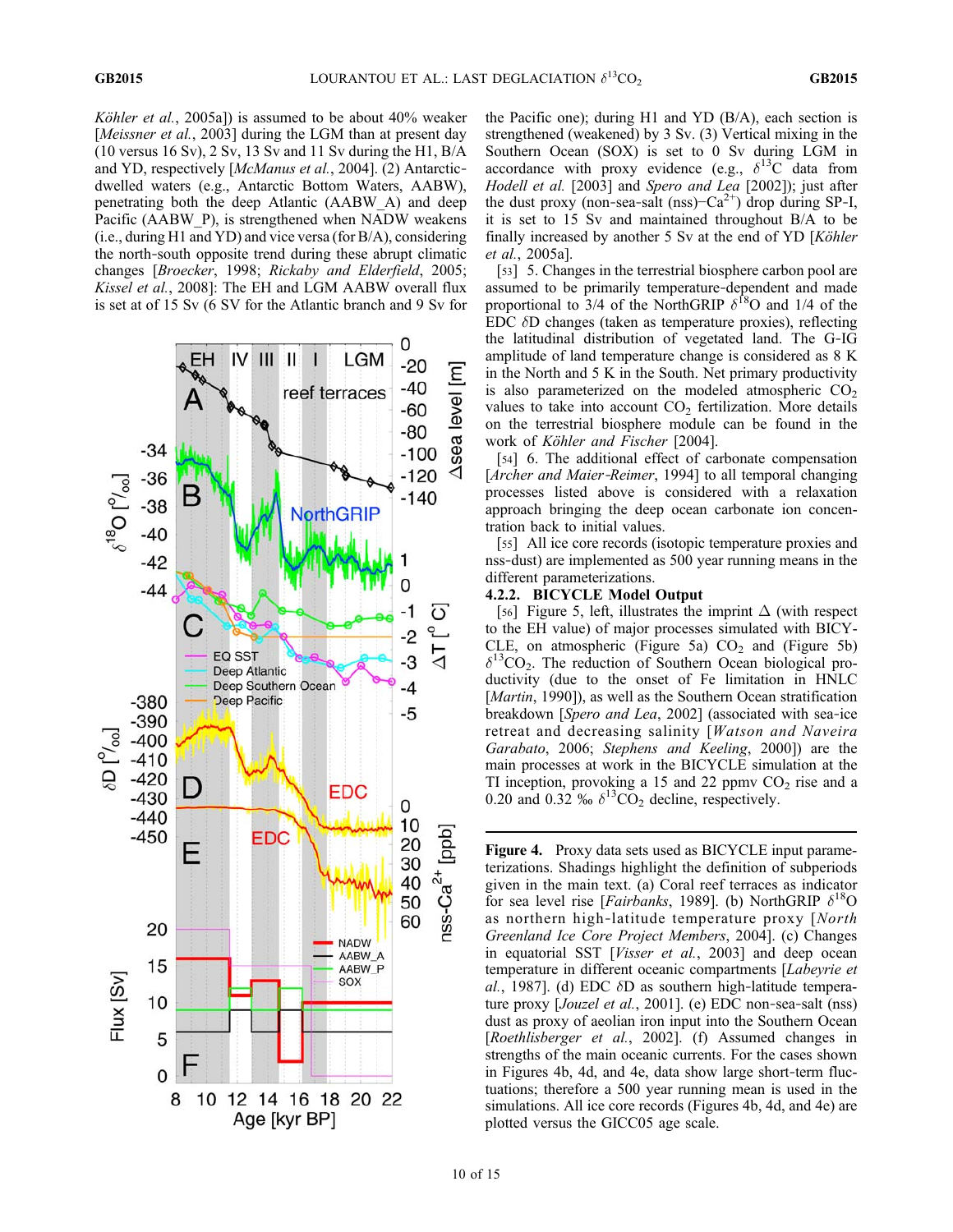

**Figure 5.** Comparison between EDC CO<sub>2</sub> and  $\delta^{13}$ CO<sub>2</sub> data and box model simulations. (left) Imprint of individual major C cycle processes on atmospheric (a)  $CO_2$  and (b)  $\delta^{13}CO_2$ , simulated with the BICYCLE model. All curves express an anomaly  $\Delta pCO_2$  and  $\Delta \delta^{13}CO_2$  versus a reference corresponding to boundary EH conditions. The following processes are shown at this point: (1) Southern Ocean mixing; (2) marine productivity; (3) ocean temperature; and (4) terrestrial biosphere. (right) Superposition of the BICYCLE simulation integrating all individual processes of Figure 5 (left) (gray line) with our data (deep blue line and diamonds). The equilibrium-state BOXKIT model outputs, using similar boundary conditions as BICYCLE for each time period (red triangles) are also plotted for (c)  $CO_2$  and (d)  $\delta^{13}CO_2$ . Red squares correspond to BOXKIT simulations using higher equatorial SST magnitudes. All series are plotted versus GICC05 age scale.

[57] During the NH cold events (H1 and YD), NADW weakens [McManus et al., 2004], dampening the  $CO<sub>2</sub>$  increase and  $\delta^{13}CO_2$  decrease related to AABW enhancement (+4.5 ppmv; −0.04‰) [Rickaby and Elderfield, 2005]; NADW (AABW) strengthening (weakening) at the end of SP-II and SP-IV, combined with stronger Southern Ocean water mixing at the end of YD, lead to a  $CO<sub>2</sub>$  outgassing of 10 and 7 ppmv, respectively (see Text S1).

[58] Sea level rise [*Fairbanks*, 1989] processes do not leave an important imprint on  $\delta^{13}CO_2$  within the SPs, although they significantly affect  $CO<sub>2</sub>$  during the ACR, by provoking a 3 ppmv reduction (see Text S1). In contrast, vegetation growth, lagging Southern Ocean warming [Hughen *et al.*, 2004] and forced by  $CO_2$  fertilization and NH warming, starts affecting  $\delta^{13}CO_2$  during SP-II and becomes a major driver of this signal during SP‐III and SP‐IV (green

line of Figures 5a and 5b). The rise and fall of total biospheric carbon by 200PgC during SP-III and SP-IV, respectively [Köhler and Fischer, 2004; Köhler et al., 2005a], lead to a 15 ppmv decrease and a 17 ppmv rise of CO<sub>2</sub>, also causing a +0.35‰ and −0.40‰  $\delta^{13}$ CO<sub>2</sub> anomaly. The response of atmospheric  $CO<sub>2</sub>$  to terrestrial C change is in corroboration with previous numerical studies: for example [Scholze et al., 2003], assuming a total 180 PgC decline of terrestrial carbon pools during YD results in an atmospheric  $CO<sub>2</sub>$  rise of 30 ppmv due to land cooling and precipitation decline, both following the overturning circulation reduction. *Köhler et al.* [2005b] find, as a consequence of the AMOC shutdown and the accompanying Northern Hemispheric cooling, a total decline of terrestrial carbon pools of up to 140 PgC, resulting in peak‐to‐peak changes in atmospheric  $CO_2$  and  $\delta^{13}CO_2$  of 13 ppmv and 0.25‰, respectively. Recently, Brovkin et al. [2007] used a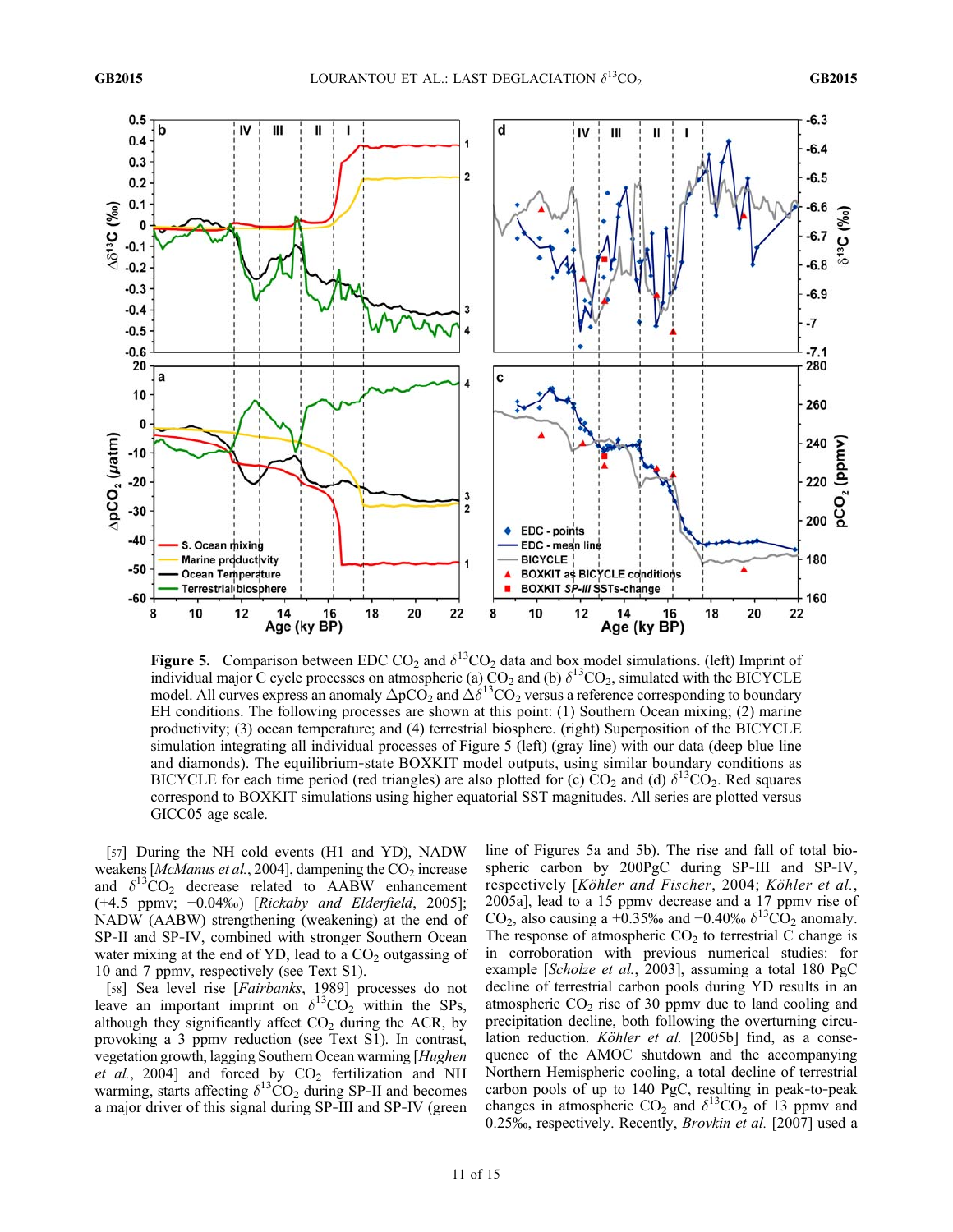model of intermediate complexity to evaluate the shared contributions of different C cycle mechanisms on  $CO<sub>2</sub>$  and  $\delta^{13}CO_2$  G-IG changes. They conclude to relative imprints of ocean circulation, SST, land and marine productivity changes on  $\delta^{13}CO_2$  very close to the BICYCLE results.

#### 4.2.3. Data and Model Comparison

[59] The integrated signal from all the processes simulated with BICYCLE is compared with our data in Figure 5c for  $CO<sub>2</sub>$  and Figure 5d for  $\delta^{13}CO_2$ . Throughout TI, BICYCLE produces an increasing  $CO<sub>2</sub>$  trend, interrupted by phases of slower rate of increase or of stabilization, and accompanied by a marked  $\delta^{13}CO_2$  W-shaped trend. The lowest  $\delta^{13}CO_2$  is simulated during SP-II and SP-IV, with similar values around  $-7.0\%$ . A  $\delta^{13}CO_2$  peak at the start of SP-III reaches ∼−6.5‰. BICYCLE thus captures the main features of the EDC records. A direct comparison of Keeling plots, obtained with the data and the simulations is provided in Figure 2. Similar y intercepts are obtained for the two main periods of abrupt  $CO<sub>2</sub>$  rise, suggesting that the sequence and amplitude of the involved processes are well captured by the model configuration. The Keeling plot comparison also highlights the limit of such plot, as the similar  $\nu$  intercepts generated by BICYCLE for the two periods come from a different combination of C cycle mechanisms at work.

[60] On the other hand, the timing of changes (for both  $CO<sub>2</sub>$  and  $\delta^{13}CO<sub>2</sub>$ ) can differ between observations and model outputs. The EDC  $\delta^{13}CO_2$  peak of SP-III and the minimum of SP-IV appear earlier in the BICYCLE simulation. Both  $\delta^{13}CO_2$  features mainly result from the terrestrial component in BICYCLE, itself mainly parameterized on NH temperature. As both EDC  $\delta^{13}CO_2$  and the biosphere imprint in BICYCLE are on a common timescale (GICC05), the shift cannot be attributed to dating errors. One explanation lies in the time response of biospheric components to climate change being possibly underestimated in BICYCLE (a lag of ∼400 years, also found by Scholze et al. [2003]).

[61] Another data/model difference appears during SP‐IV, when BICYCLE simulates a  $CO<sub>2</sub>$  plateau and a large  $\delta^{13}CO_2$  increase whereas the EDC data reveal a steady increase and a minimum, respectively. Such BICYCLE output clearly depends on how well the timing and amplitude of SST and ocean circulation changes are parameterized during the YD and EH. As pointed out in section 4.1, C cycle proxy data suggest that the Southern Ocean mixing should have driven the YD  $CO<sub>2</sub>$  increase (it is parameterized as constant in the model), whereas the BICYCLE simulation gives more weight to terrestrial carbon release and SST increase.

[62] The box model bears other uncertainties and potential biases, such as (1) the relative dating of the various input signals and their synchronization with ice cores, (2) the pertinence of the proxies used for each process (e.g., the magnitude of oceanic fluxes throughout TI), and (3) the coarse spatial resolution of low latitudes. Still, it shows that the general shape of the EDC CO<sub>2</sub> and  $\delta^{13}$ CO<sub>2</sub> signals can be reproduced with a reasonable temporal sequence of C cycle mechanisms. It supports a scenario where Southern Ocean stratification breakdown and decrease of marine productivity jointly explain the early half of the  $CO_2$  and  $\delta^{13}CO_2$  signals, with the terrestrial biosphere intervening in the shape of both

signals during the B/A. The conclusion to be drawn for the YD episode is less clear, as the box model produces a  $\delta^{13}CO_2$ minimum but fails to simulate the parallel  $CO<sub>2</sub>$  increase.

[63] A crucial point when comparing temporally highly resolved atmospheric records derived from ice cores with transient model simulations is that the gas records are smoothed by gas diffusion in the firn and by progressive bubble close‐off. Therefore, they do not represent one single point in time, but are averaged over decades to centuries, mainly depending on accumulation rate and temperature. A gas diffusion and enclosure model [Spahni et al., 2003] was used earlier to calculate the age distribution for  $CO<sub>2</sub>$  in EDC and the attenuation of atmospheric signals during the enclosure process. It has been calculated that the gas records represent averages between 213 (preindustrial) and 590 (LGM) years with a lognormal‐shape‐like age distribution [Joos and Spahni, 2008]. As a consequence, BICYCLE model simulations, which should represent atmospheric records before gas enclosure, might not be directly comparable with ice core records, especially for low accumulation sites and fast processes, because original atmospheric amplitudes are attenuated during the enclosure process [Köhler et al., 2010]. A solution would be to proceed to similar measurements for the same time interval on a core with larger accumulation rate.

#### 4.3. BOXKIT Model

[64] We also applied BOXKIT, a conceptual ocean/ atmosphere model run under equilibrium states [Paillard et al., 1993]. The ocean is split in 10 boxes: 5 for the surface, 2 for intermediate waters and 3 for the deep ocean. BOXKIT includes a single atmospheric box, but no terrestrial biosphere. The same forcings as BICYCLE are applied for six "snapshots" over TI.

[65] Similar overall trends as those of BICYCLE, both for  $CO_2$  and  $\delta^{13}CO_2$  are obtained (red squares in Figures 5c and 5d). As BOXKIT provides easier tuning than BICYCLE to carry on sensitivity tests, we used it to evaluate the output sensitivity to low latitude SST. Increasing tropical SSTs by 3°C (instead of 0.5°C as done for BICYCLE forcings) for the SP-III simulation, concomitantly with NH warming as is seen in North Atlantic sediment data from, e.g., Lea et al. [2003], leads to a  $\delta^{13}CO_2$  increase by ∼0.2‰, more in line with the EDC data. This example shows the nonuniqueness of solutions when interpreting the C cycle data with box models.

#### 5. Conclusions

[66] Our new record of  $\delta^{13}CO_2$  from the EDC ice core over the last deglaciation reveals sharp fluctuations mostly associated with variations in the  $CO<sub>2</sub>$  rate of change. A comparison with other  $CO_2$  and  $\delta^{13}CO_2$  ice core data gives confidence in the validity of this new data set. In addition, consistent standard deviations are observed between different statistical approaches of the experimental system. The general shape of the deglacial  $\delta^{13}CO_2$  signal can be summarized as a "W," with two minima accompanying the two major steps of  $CO<sub>2</sub>$  increase, and a peak when  $CO<sub>2</sub>$  gets stabilized or slightly decreasing.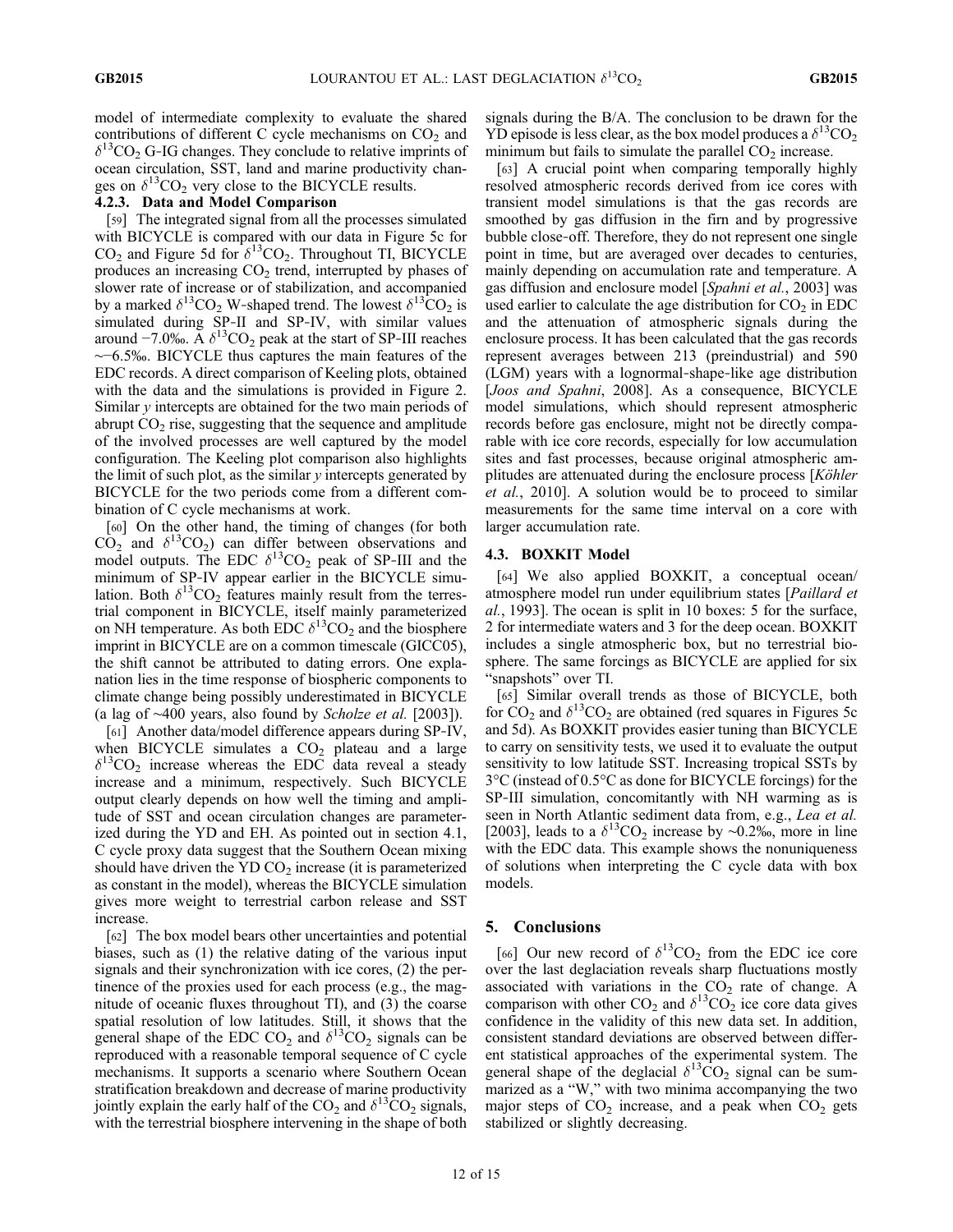[67] The comparison with C cycle related proxies highlights similarities with marine signals associated with the strength of Southern Ocean ventilation and upwelling, suggesting that this physical mechanism would be the main driver of the deglacial  $CO<sub>2</sub>$  increase.

[68] Two C cycle box models (BICYCLE and BOXKIT), run under the same input parameters support the dominant role of Southern Ocean physical processes and add the marine productivity decline during the early part of the deglaciation as another mechanism contributing to the  $\delta^{13}CO_2$  decrease and  $CO<sub>2</sub>$  increase. The BICYCLE model supports an additional role of terrestrial carbon buildup to explain the  $CO<sub>2</sub>$ plateau and  $\delta^{13}CO_2$  peak paralleling the ACR. It also simulates an early YD  $\delta^{13}CO_2$  minimum followed by an increase to EH values, attributed to terrestrial carbon and SST decrease and subsequent increase, an explanation conflicting with C cycle proxy data which suggest a dominant role of strengthening Southern Ocean ventilation. The failure of BICYCLE to simulate a parallel  $CO<sub>2</sub>$  increase shows the limit of this modeling exercise, which crucially depends on assumptions regarding SO upwelling changes.

[69] More sophisticated approaches using coupled carbon‐climate Earth system models will be needed in the future to better disentangle the contribution of each process, with their direct parameterizations in the models instead of the use of proxies. Our detailed EDC profile clearly highlights the need for fine time resolution in producing future  $\delta^{13}CO_2$  records throughout major climatic events.

[70] Acknowledgments. This work is a contribution to the European Project for Ice Coring in Antarctica (EPICA), a joint European Science Foundation (ESF)/EC scientific program, funded by the European Commission and by national contributions from Belgium, Denmark, France, Germany, Italy, the Netherlands, Norway, Sweden, Switzerland, and the United Kingdom. The main logistic support was provided by IPEV and PNRA (at Dome C). A.L. was funded by the European Research Training and Mobility Network GREENCYCLES. Additional funding support was provided by the QUEST-INSU project DESIRE, the FP6 STREP EPICA-MIS, and the French ANR PICC (ANR-05-BLAN-0312-01). Long-term support for the mass spectrometry work at LGGE was provided by the Fondation de France and the Balzan Price. Discussions with G. Dreyfus, H. Schaefer, and G. Delaygue were very much appreciated. We particularly thank C. Lorius for his confidence in our earlier work and five anonymous reviewers for fruitful comments on previous versions of this manuscript. This is EPICA publication 249.

#### References

- Ahn, J., M. Wahlen, B. L. Deck, E. J. Brook, P. A. Mayewski, K. C. Taylor, and J. W. C. White (2004), A record of atmospheric  $CO<sub>2</sub>$  during the last 40,000 years from the Siple Dome, Antarctica ice core, J. Geophys. Res., 109, D13305, doi:10.1029/2003JD004415.
- Andersen, K. K., et al. (2007), The Greenland ice core chronology 2005, 15–42 ka. Part 1: Constructing the time scale, Quat. Sci. Rev., 25(23–24), 3246–3257.
- Anderson, R. F., S. Ali, L. I. Bradtmiller, S. H. H. Nielsen, M. Q. Fleisher, B. E. Anderson, and L. H. Burckle (2009), Wind‐driven upwelling in the Southern Ocean and the deglacial rise in atmospheric  $CO<sub>2</sub>$ , Science, 323(5920), 1443–1448, doi:10.1126/science.1167441.
- Anklin, M., J.‐M. Barnola, J. Schwander, B. Stauffer, and D. Raynaud (1995), Processes affecting the  $CO<sub>2</sub>$  concentrations measured in Greenland ice, Tellus, Ser. B, 47, 461-470.
- Archer, D., and E. Maier-Reimer (1994), Effect of deep-sea sedimentary calcite preservation on atmospheric  $CO<sub>2</sub>$  concentration, Nature, 367(6460), 260–263, doi:10.1038/367260a0.
- Archer, D., A. Winguth, D. Lea, and N. Mahowald (2000), What caused the glacial/interglacial atmospheric  $pCO<sub>2</sub>$  cycles? Rev. Geophys., 38(2), 159–189, doi:10.1029/1999RG000066.
- Barker, S., P. Diz, M. J. Vautravers, J. Pike, G. Knorr, I. R. Hall, and W. S. Broecker (2009), Interhemispheric Atlantic seesaw response during the last deglaciation, Nature, 457(7233), 1097–1102, doi:10.1038/ nature07770.
- Bereiter, B., J. Schwander, D. Lüthi, and T. F. Stocker (2009), Change in  $CO<sub>2</sub>$  concentration and  $O<sub>2</sub>/N<sub>2</sub>$  ratio in ice cores due to molecular diffusion, Geophys. Res. Lett., 36, L05703, doi:10.1029/2008GL036737.
- Bianchi, C., and R. Gersonde (2004), Climate evolution at the last deglaciation: The role of the Southern Ocean, Earth Planet. Sci. Lett., 228(3–4), 407–424, doi:10.1016/j.epsl.2004.10.003.
- Broecker, W. S. (1998), Paleocean circulation during the last deglaciation: A bipolar seesaw?, Paleoceanography, 13(2), 119-121, doi:10.1029/ 97PA03707.
- Broecker, W. S., and T. H. Peng (1986), Carbon cycle: 1985 glacial to interglacial changes in the operation of the global carbon cycle, Radiocarbon, 28(2A), 309–327.
- Brook, E. J., S. Harder, J. Severinghaus, E. J. Steig, and C. M. Sucher (2000), On the origin and timing of rapid changes in atmospheric methane during the last glacial period, Global Biogeochem. Cycles, 14(2), 559–572, doi:10.1029/1999GB001182.
- Brovkin, V., M. Hofmann, J. Bendtsen, and A. Ganopolski (2002), Ocean<br>biology could control atmospheric  $\delta^{13}C$  during glacial-interglacial cycle, Geochem. Geophys. Geosyst., 3(5), 1027, doi:10.1029/2001GC000270.
- Brovkin, V., A. Ganopolski, D. Archer, and S. Rahmstorf (2007), Lowering of glacial atmospheric  $CO<sub>2</sub>$  in response to changes in oceanic circulation and marine biogeochemistry, Paleoceanography, 22, PA4202, doi:10.1029/2006PA001380.
- Craig, H., Y. Horibe, and T. Sowers (1988), Gravitational separation of gases and isotopes in polar ice caps, Science, 242(4886), 1675–1678, doi:10.1126/science.242.4886.1675.
- Curry, W. B., and D. W. Oppo (2005), Glacial water mass geometry and the distribution of  $\delta^{13}C$  of  $\Sigma CO_2$  in the western Atlantic Ocean, *Paleo*ceanography, 20, PA1017, doi:10.1029/2004PA001021.
- Dreyfus, G., J. Jouzel, M. L. Bender, A. Landais, V. Masson-Delmotte, and M. Leuenberger (2010), Firn processes and  $\delta^{15}N$ : Potential for a gasphase climate proxy, Quat. Sci. Rev., 29, 28–42.
- Duplessy, J. C., N. J. Shackleton, R. G. Fairbanks, L. Labeyrie, D. Oppo, and N. Kallel (1988), Deepwater source variations during the last climatic cycle and their impact on the global deepwater circulation, Paleoceanography, 3(3), 343–360, doi:10.1029/PA003i003p00343.
- EPICA Community Members, et al. (2006), One‐to‐one coupling of glacial climate variability in Greenland and Antarctica, Nature, 444(7116), 195– 198, doi:10.1038/nature05301.
- Etheridge, D. M., L. P. Steele, R. L. Langenfelds, R. J. Francey, J.‐M. Barnola, and V. I. Morgan (1996), Natural and anthropogenic changes in atmospheric CO<sub>2</sub> over the last 1000 years from air in Antarctic ice and firn, J. Geophys. Res., 101(D2), 4115–4128, doi:10.1029/95JD03410.
- Fairbanks, R. G. (1989), A 17,000‐year glacio‐eustatic sea level record: Influence of glacial melting rates on the Younger Dryas event and deep‐ocean circulation, Nature, 342(6250), 637–642, doi:10.1038/ 342637a0.
- Ferretti, D. F., D. C. Lowe, R. J. Martin, and G. W. Brailsford (2000), A new gas chromatograph‐isotope ratio mass spectrometry technique for high-precision, N<sub>2</sub>O-free analysis of  $\delta^{13}C$  and  $\delta^{18}O$  in atmospheric  $CO<sub>2</sub>$  from small air samples, *J. Geophys. Res.*,  $105(D5)$ ,  $6709-6718$ , doi:10.1029/1999JD901051.
- Fischer, H., et al. (2008), Changing boreal methane sources and constant biomass burning during the last termination, *Nature*, 452(7189), 864–867, doi:10.1038/nature06825.
- Flückiger, J., A. Dällenbach, T. Blunier, B. Stauffer, T. F. Stocker, D. Raynaud, and J.-M. Barnola (1999), Variations in atmospheric  $N_2O$ concentration during abrupt climatic changes, Science, 285(5425), 227–230, doi:10.1126/science.285.5425.227.
- Francey, R. J., C. E. Allison, D. M. Etheridge, C. M. Trudinger, I. G. Enting, M. Leuenberger, R. L. Langenfelds, E. Michel, and L. P. Steele (1999), A 1000-year high precision record of  $\delta^{13}C$  in atmospheric CO<sub>2</sub>, *Tellus*, Ser. B, 51(2), 170–193, doi:10.1034/j.1600-0889.1999.t01-1-00005.x.
- Friedli, H., H. Lötscher, H. Oeschger, U. Siegenthaler, and B. Stauffer (1986), Ice core record of the  ${}^{13}C/{}^{12}C$  ratio of atmospheric CO<sub>2</sub> in the past two centuries, Nature, 324(6094), 237–238, doi:10.1038/324237a0.
- Ganachaud, A., and C. Wunsch (2000), Improved estimates of global ocean circulation, heat transport and mixing from hydrographic data, Nature, 408(6811), 453–457, doi:10.1038/35044048.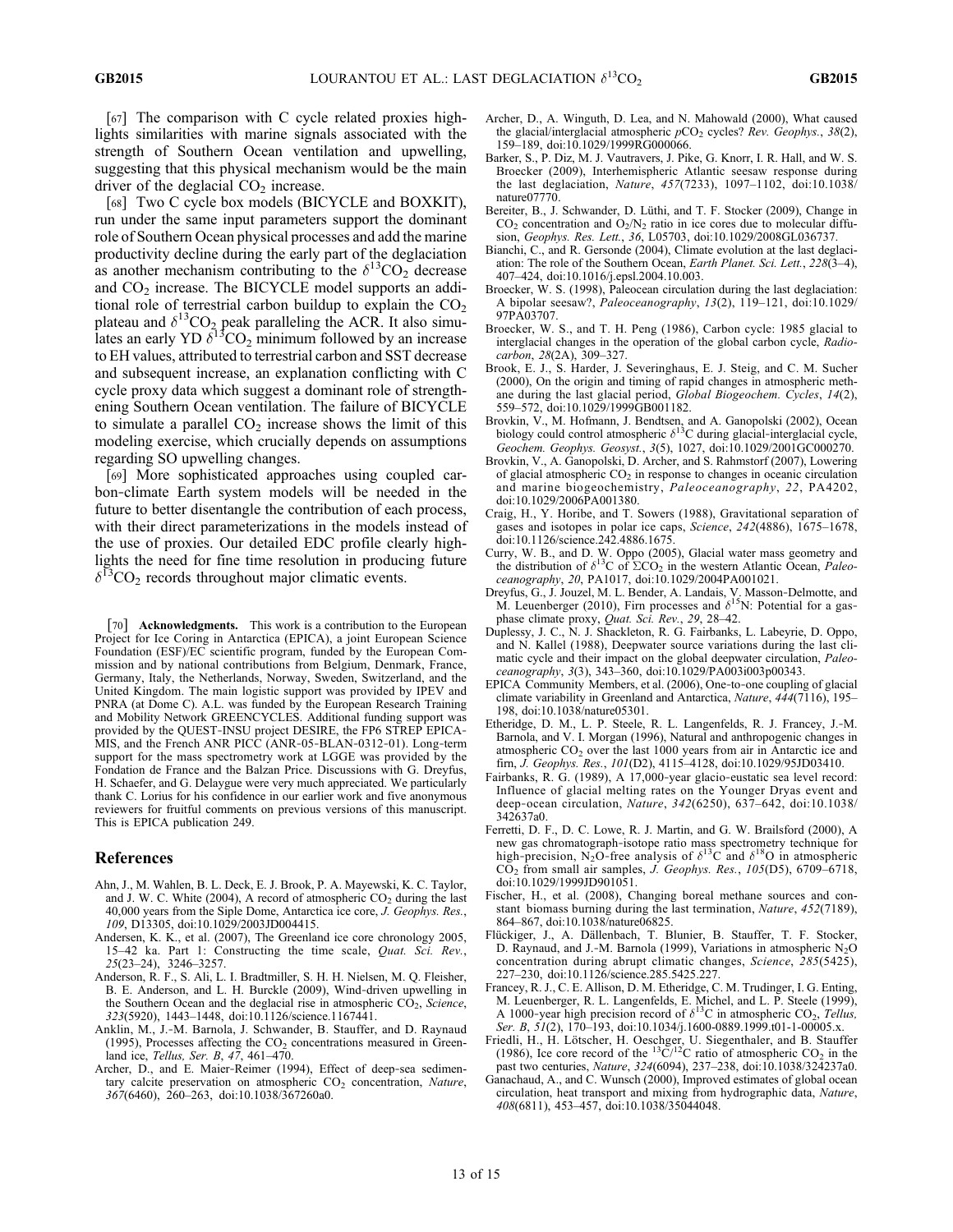- Gaspari, V., C. Barbante, G. Cozzi, P. Cescon, C. F. Boutron, P. Gabrielli, G. Capodaglio, C. Ferrari, J. R. Petit, and B. Delmonte (2006), Atmospheric iron fluxes over the last deglaciation: Climatic implications, Geophys. Res. Lett., 33, L03704, doi:10.1029/2005GL024352.
- Grachev, A. M., and J. P. Severinghaus (2003), Laboratory determination of thermal diffusion constants for  $^{29}N_2/^{28}N_2$  in air at temperatures from −60 to 0 °C for reconstruction of magnitudes of abrupt climate changes using the ice core fossil-air paleothermometer, Geochim. Cosmochim. Acta, 67(3), 345–360, doi:10.1016/S0016-7037(02)01115-8.
- Gruber, N., et al. (2009), Oceanic sources, sinks and transport of atmospheric CO<sub>2</sub>, Global Biogeochem. Cycles, 23, GB1005, doi:10.1029/ 2008GB003349.
- Hemming, S. R. (2004), Heinrich events: Massive late Pleistocene detritus layers of the North Atlantic and their global climate imprint, Rev. Geophys., 42, RG1005, doi:10.1029/2003RG000128.
- Hodell, D. A., K. A. Venz, C. D. Charles, and U. S. Ninnemann (2003), Pleistocene vertical carbon isotope and carbonate gradients in the South Atlantic sector of the Southern Ocean. Geochem. Geophys. Geosyst., 4(1), 1004, doi:10.1029/2002GC000367.
- Hughen, K. A., T. I. Eglinton, L. Xu, and M. Makou (2004), Abrupt tropical vegetation response to rapid climate changes, *Science*,  $304(5679)$ , 1955–1959, doi:10.1126/science.1092995.
- Intergovernmental Panel on Climate Change (2007), Climate Change 2007: The Physical Science Basis. Contribution of Working Group I to the Fourth Assessment Report of the Intergovernmental Panel on Climate Change, edited by S. Solomon et al., Cambridge Univ. Press, Cambridge, U. K.
- Joos, F., and R. Spahni (2008), Rates of change in natural and anthropogenic radiative forcing over the past 20,000 years, Proc. Natl. Acad. Sci. U. S. A., 105(5), 1425–1430, doi:10.1073/pnas.0707386105.
- Jouzel, J., et al. (2001), A new 27 ky high resolution east Antarctic climate record, Geophys. Res. Lett., 28(16), 3199–3202, doi:10.1029/ 2000GL012243.
- Jouzel, J., et al. (2007), Orbital and millennial Antarctic climate variability over the past 800,000 years, Science, 317(5839), 793–796, doi:10.1126/ science.1141038.
- Kissel, C., C. Laj, A. M. Piotrowski, S. L. Goldstein, and S. R. Hemming (2008), Millennial‐scale propagation of Atlantic deep waters to the glacial Southern Ocean, Paleoceanography, 23, PA2102, doi:10.1029/ 2008PA001624.
- Knorr, G., and G. Lohmann (2003), Southern Ocean origin for resumption of Atlantic thermohaline circulation during deglaciation, Nature, 424, 532–536, doi:10.1038/nature01855.
- Köhler, P., and R. Bintanja (2008), The carbon cycle during the mid Pleistocene transition: The Southern Ocean decoupling hypothesis, Clim. Past, 4, 311–332.
- Köhler, P., and H. Fischer (2004), Simulating changes in the terrestrial biosphere during the last glacial/interglacial transition, Global Planet.  $\hat{C}$ hange, 43(1-2), 33-55, doi:10.1016/j.gloplacha.2004.02.005.
- Köhler, P., and H. Fischer (2006), Simulating low frequency changes in atmospheric  $CO<sub>2</sub>$  during the last 740,000 years, *Clim. Past*,  $2(2)$ ,  $57-78$ .
- Köhler, P., H. Fischer, G. Munhoven, and R. E. Zeebe (2005a), Quantitative interpretation of atmospheric carbon records over the last glacial termination, Global Biogeochem. Cycles, 19, GB4020, doi:10.1029/ 2004GB002345.
- Köhler, P., F. Joos, S. Gerber, and R. Knutti (2005b), Simulated changes in vegetation distribution, land carbon storage, and atmospheric  $CO<sub>2</sub>$  in response to a collapse of the North Atlantic thermohaline circulation, Clim. Dyn., 25, 689–708, doi:10.1007/s00382-005-0058-8.
- Köhler, P., H. Fischer, J. Schmitt, and G. Munhoven (2006a), On the application and interpretation of Keeling plots in paleo climate research‐deciphering  $\delta^{13}$ C of atmospheric CO<sub>2</sub> measured in ice cores, *Biogeosciences*, 3, 539–556.
- Köhler, P., R. Muscheler, and H. Fischer (2006b), A model-based interpretation of low‐frequency changes in the carbon cycle during the last 120,000 years and its implications for the reconstruction of atmospheric  $\Delta^{14}$ C, Geochem. Geophys. Geosyst., 7, Q11N06, doi:10.1029/ 2005GC001228.
- Köhler, P., H. Fischer, and J. Schmitt (2010), Atmospheric  $\delta^{13}CO_2$  and its relation to  $pCO_2$  and deep ocean  $\delta^{13}$ C during the last Pleistocene, *Paleo*ceanography, 25, PA1213, doi:10.1029/2008PA001703.
- Labeyrie, L. D., J. C. Duplessy, and P. L. Blanc (1987), Variations in mode of formation and temperature of oceanic deep waters over the past 125,000 years, Nature, 327(6122), 477–482, doi:10.1038/327477a0.
- Lambert, F., B. Delmonte, J. R. Petit, M. Bigler, P. R. Kaufmann, M. A. Hutterli, T. F. Stocker, U. Ruth, J. P. Steffensen, and V. Maggi (2008), Dust‐climate couplings over the past 800,000 years from the

EPICA Dome C ice core, Nature, 452(7187), 616–619, doi:10.1038/ nature06763.

- Lea, D. W., D. K. Pak, L. C. Peterson, and K. A. Hughen (2003), Synchroneity of tropical and high‐latitude Atlantic temperatures over the last glacial termination, Science, 301(5638), 1361–1364, doi:10.1126/ science.1088470.
- Leuenberger, M., U. Siegenthaler, and C. C. Langway (1992), Carbon isotope composition of atmospheric  $CO<sub>2</sub>$  during the last ice age from an Antarctic ice core, Nature, 357(6378), 488–490, doi:10.1038/357488a0.
- Levitus, S., and T. P. Boyer (1994), World Ocean Atlas, vol. 4, Temperature, NOAA Atlas NESDIS 4, 117 pp., U.S. Dept. of Comm., Washington, D. C.
- Loulergue, L., F. Parrenin, T. Blunier, J.‐M. Barnola, R. Spahni, A. Schilt, G. Raisbeck, and J. Chappellaz (2007), New constraints on the gas ageice age difference along the EPICA ice cores, 0–50 kyr, Clim. Past, 3(3), 527–540.
- Loulergue, L., A. Schilt, R. Spahni, V. Masson‐Delmotte, T. Blunier, B. Lemieux, J.‐M. Barnola, D. Raynaud, T. F. Stocker, and J. Chappellaz (2008), Orbital and millennial-scale features of atmospheric CH<sub>4</sub> over the past 800,000 years, Nature, 453(7193), 383–386, doi:10.1038/ nature06950.
- Lourantou, A. (2009), Constraints on the carbon dioxide deglacial rise based on its stable carbon isotopic ratio, Ph.D. thesis, 194 pp., Univ. Joseph Fourier, Grenoble, France.
- MacDonald, G. M., D. W. Beilman, K. V. Kremenetski, Y. Sheng, L. C. Smith, and A. A. Velichko (2006), Rapid early development of circumarctic peatlands and atmospheric  $\text{CH}_4$  and  $\text{CO}_2$  variations, Science, 314(5797), 285–288, doi:10.1126/science.1131722.
- Marchitto, J. T. M., W. B. Curry, and D. W. Oppo (1998), Millennial‐scale changes in North Atlantic circulation since the last glaciation, Nature, 393(6685), 557–561, doi:10.1038/31197.
- Marchitto, T. M., S. J. Lehman, J. D. Ortiz, J. Flückiger, and A. van Geen (2007), Marine radiocarbon evidence for the mechanism of deglacial atmospheric CO<sub>2</sub> rise, Science, 316(5830), 1456-1459, doi:10.1126/science.1138679.
- Martin, J. H. (1990), Glacial-interglacial  $CO<sub>2</sub>$  change: The iron hypothesis, Paleoceanography, 5(1), 1-13, doi:10.1029/PA005i001p00001.
- McManus, J. F., R. Francois, J.‐M. Gherardi, L. D. Keigwin, and S. Brown‐Leger (2004), Collapse and rapid resumption of Atlantic meridional circulation linked to deglacial climate changes, Nature, 428(6985), 834–837, doi:10.1038/nature02494.
- Meissner, K. J., A. Schmittner, A. J. Weaver, and J. F. Adkins (2003), Ventilation of the North Atlantic Ocean during the Last Glacial Maximum: A comparison between simulated and observed radiocarbon ages, Paleoceanography, 18(2), 1023, doi:10.1029/2002PA000762.
- Menviel, L., A. Timmermann, A. Mouchet, and O. Timm (2008), Climate and marine carbon cycle response to changes in the strength of the Southern Hemispheric westerlies, Paleoceanography, 23, PA4201, doi:10.1029/ 2008PA001604.
- Monnin, E., A. Indermühle, A. Dällenbach, J. Flückiger, B. Stauffer, T. F. Stocker, D. Raynaud, and J.-M. Barnola (2001), Atmospheric CO<sub>2</sub> concentrations over the last glacial Termination, Science, 291(5501), 112–114, doi:10.1126/science.291.5501.112.
- Montenegro, A., M. Eby, J. O. Kaplan, K. J. Meissner, and A. J. Weaver (2006), Carbon storage on exposed continental shelves during the glacial-interglacial transition, Geophys. Res. Lett., 33, L08703, doi:10.1029/2005GL025480.
- North Greenland Ice Core Project Members (2004), High‐resolution record of Northern Hemisphere climate extending into the last interglacial period, Nature, 431(7005), 147-151, doi:10.1038/nature02805.
- Ninnemann, U. S., and C. D. Charles (1997), Regional differences in Quaternary subantarctic nutrient cycling: Link to intermediate and deep water ventilation, Paleoceanography, 12(4), 560–567, doi:10.1029/ 97PA01032.
- Obata, A. (2007), Climate carbon cycle model response to freshwater discharge into the North Atlantic, J. Clim., 20(24), 5962–5976, doi:10.1175/ 2007JCLI1808.1.
- Paillard, D., M. Ghil, and H. L. Treut (1993), Dissolved organic mater and the glacial-interglacial  $pCO<sub>2</sub>$  problem, *Global Biogeochem. Cycles*, 7(4), 901–914, doi:10.1029/93GB02013.
- Paillard, D., L. Labeyrie, and P. Yiou (1996), Macintosh program performs time-series analysis, Eos Trans. AGU, 77(39), 379, doi:10.1029/ 96EO00259.
- Parrenin, F., et al. (2007), The EDC3 chronology for the EPICA Dome C ice core, Clim. Past, 3(3), 485–497.
- Pataki, D. E., J. R. Ehleringer, L. B. Flanagan, D. Yakir, D. R. Bowling, C. J. Still, N. Buchmann, J. O. Kaplan, and J. A. Berry (2003), The